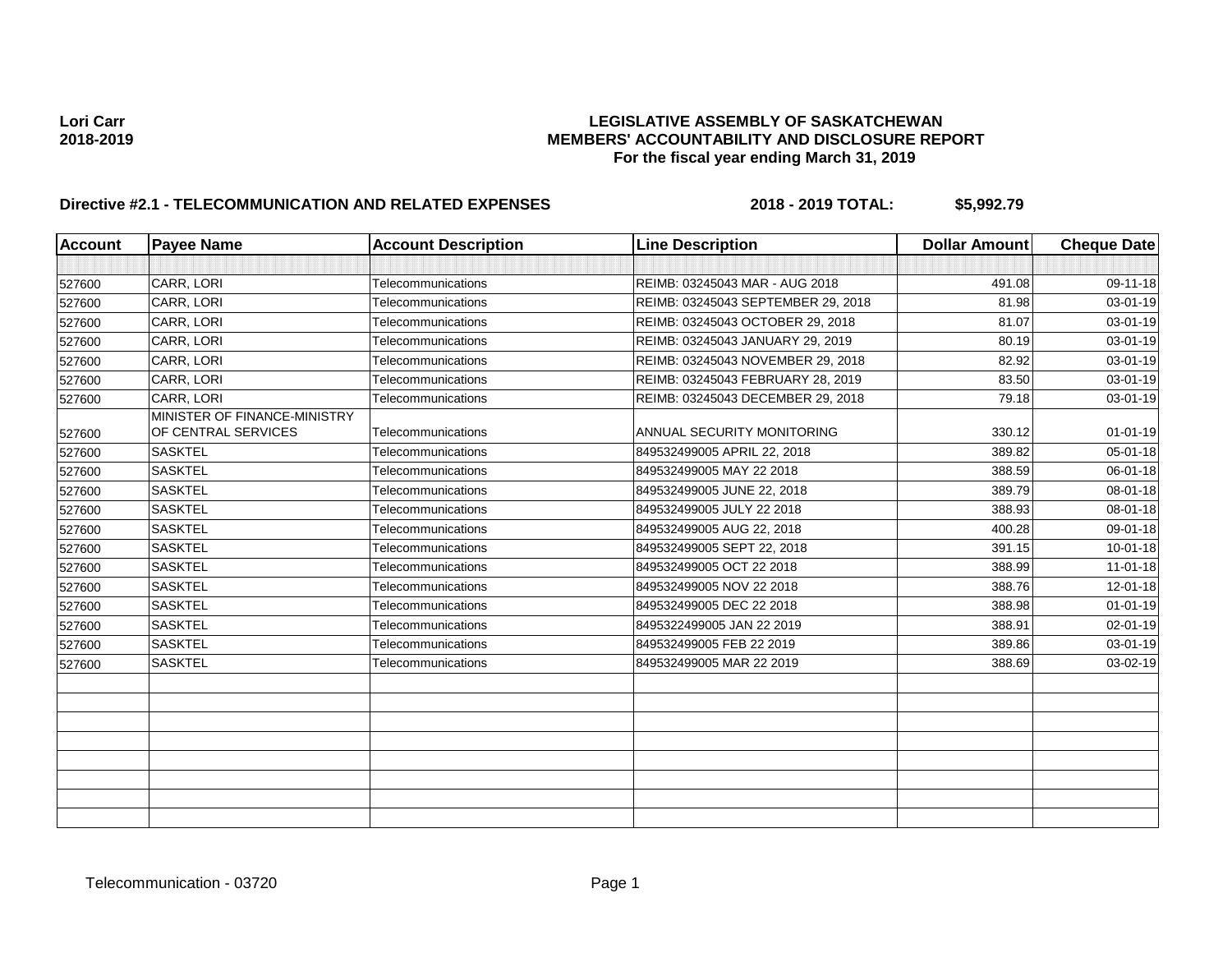| <b>Account</b> | Payee Name | <b>Account Description</b> | <b>Line Description</b> | <b>Dollar Amount</b> | <b>Cheque Date</b> |
|----------------|------------|----------------------------|-------------------------|----------------------|--------------------|
|                |            |                            |                         |                      |                    |
|                |            |                            |                         |                      |                    |
|                |            |                            |                         |                      |                    |
|                |            |                            |                         |                      |                    |
|                |            |                            |                         |                      |                    |
|                |            |                            |                         |                      |                    |
|                |            |                            |                         |                      |                    |
|                |            |                            |                         |                      |                    |
|                |            |                            |                         |                      |                    |
|                |            |                            |                         |                      |                    |
|                |            |                            |                         |                      |                    |
|                |            |                            |                         |                      |                    |
|                |            |                            |                         |                      |                    |
|                |            |                            |                         |                      |                    |
|                |            |                            |                         |                      |                    |
|                |            |                            |                         |                      |                    |
|                |            |                            |                         |                      |                    |
|                |            |                            |                         |                      |                    |
|                |            |                            |                         |                      |                    |
|                |            |                            |                         |                      |                    |
|                |            |                            |                         |                      |                    |
|                |            |                            |                         |                      |                    |
|                |            |                            |                         |                      |                    |
|                |            |                            |                         |                      |                    |
|                |            |                            |                         |                      |                    |
|                |            |                            |                         |                      |                    |
|                |            |                            |                         |                      |                    |
|                |            |                            |                         |                      |                    |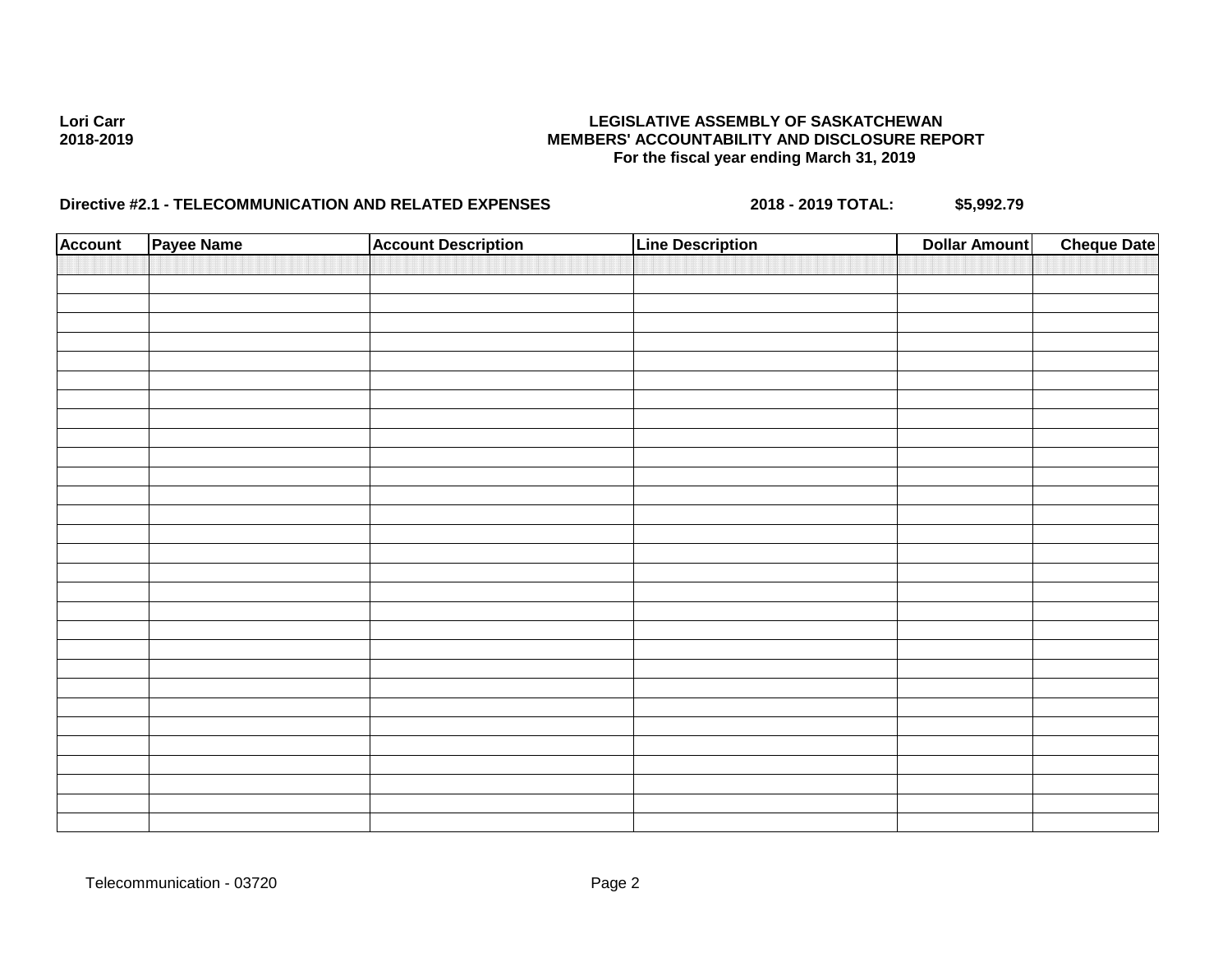| <b>Account</b> | Payee Name | <b>Account Description</b> | <b>Line Description</b> | <b>Dollar Amount</b> | <b>Cheque Date</b> |
|----------------|------------|----------------------------|-------------------------|----------------------|--------------------|
|                |            |                            |                         |                      |                    |
|                |            |                            |                         |                      |                    |
|                |            |                            |                         |                      |                    |
|                |            |                            |                         |                      |                    |
|                |            |                            |                         |                      |                    |
|                |            |                            |                         |                      |                    |
|                |            |                            |                         |                      |                    |
|                |            |                            |                         |                      |                    |
|                |            |                            |                         |                      |                    |
|                |            |                            |                         |                      |                    |
|                |            |                            |                         |                      |                    |
|                |            |                            |                         |                      |                    |
|                |            |                            |                         |                      |                    |
|                |            |                            |                         |                      |                    |
|                |            |                            |                         |                      |                    |
|                |            |                            |                         |                      |                    |
|                |            |                            |                         |                      |                    |
|                |            |                            |                         |                      |                    |
|                |            |                            |                         |                      |                    |
|                |            |                            |                         |                      |                    |
|                |            |                            |                         |                      |                    |
|                |            |                            |                         |                      |                    |
|                |            |                            |                         |                      |                    |
|                |            |                            |                         |                      |                    |
|                |            |                            |                         |                      |                    |
|                |            |                            |                         |                      |                    |
|                |            |                            |                         |                      |                    |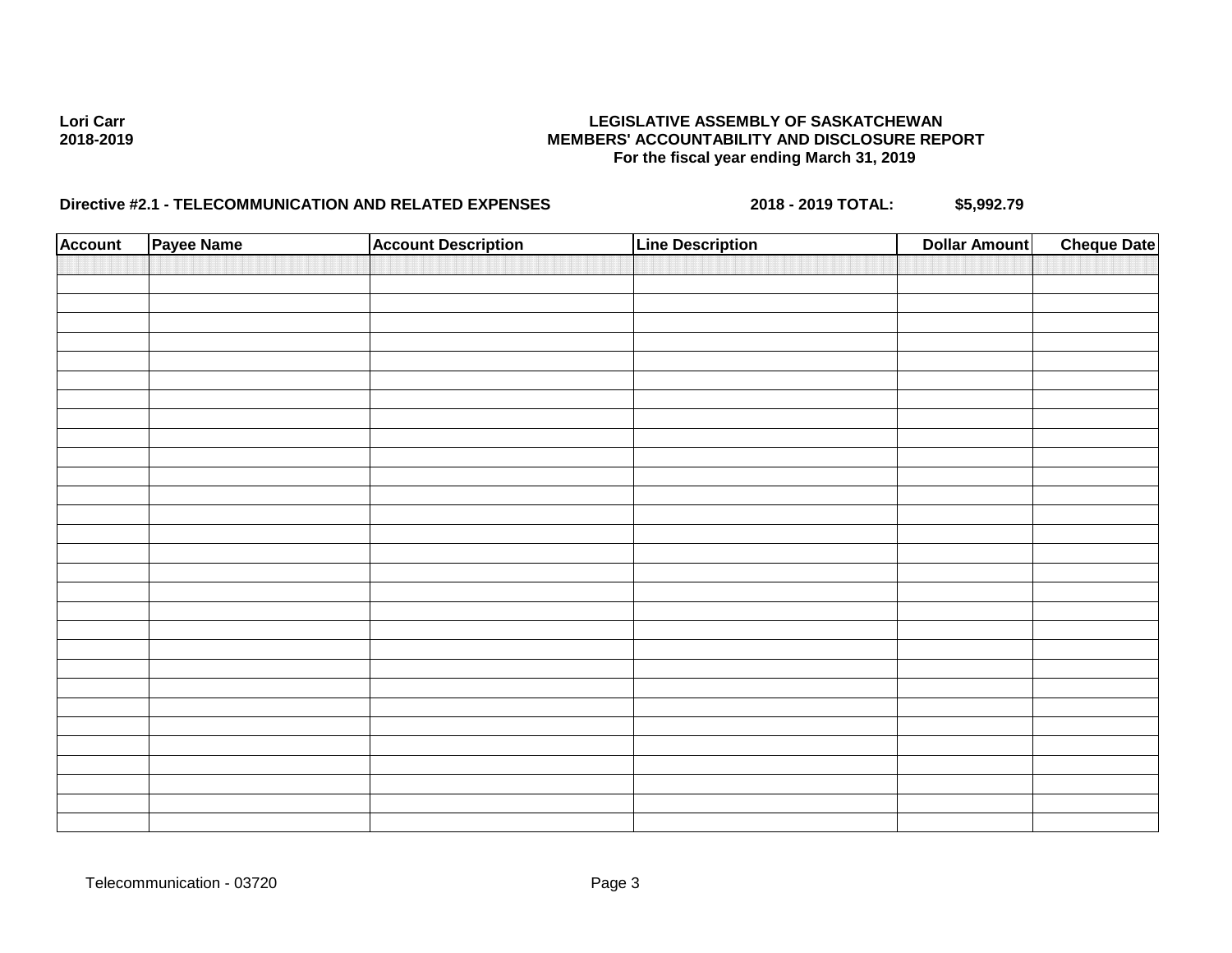| <b>Account</b> | Payee Name | <b>Account Description</b> | <b>Line Description</b> | <b>Dollar Amount</b> | <b>Cheque Date</b> |
|----------------|------------|----------------------------|-------------------------|----------------------|--------------------|
|                |            |                            |                         |                      |                    |
|                |            |                            |                         |                      |                    |
|                |            |                            |                         |                      |                    |
|                |            |                            |                         |                      |                    |
|                |            |                            |                         |                      |                    |
|                |            |                            |                         |                      |                    |
|                |            |                            |                         |                      |                    |
|                |            |                            |                         |                      |                    |
|                |            |                            |                         |                      |                    |
|                |            |                            |                         |                      |                    |
|                |            |                            |                         |                      |                    |
|                |            |                            |                         |                      |                    |
|                |            |                            |                         |                      |                    |
|                |            |                            |                         |                      |                    |
|                |            |                            |                         |                      |                    |
|                |            |                            |                         |                      |                    |
|                |            |                            |                         |                      |                    |
|                |            |                            |                         |                      |                    |
|                |            |                            |                         |                      |                    |
|                |            |                            |                         |                      |                    |
|                |            |                            |                         |                      |                    |
|                |            |                            |                         |                      |                    |
|                |            |                            |                         |                      |                    |
|                |            |                            |                         |                      |                    |
|                |            |                            |                         |                      |                    |
|                |            |                            |                         |                      |                    |
|                |            |                            |                         |                      |                    |
|                |            |                            |                         |                      |                    |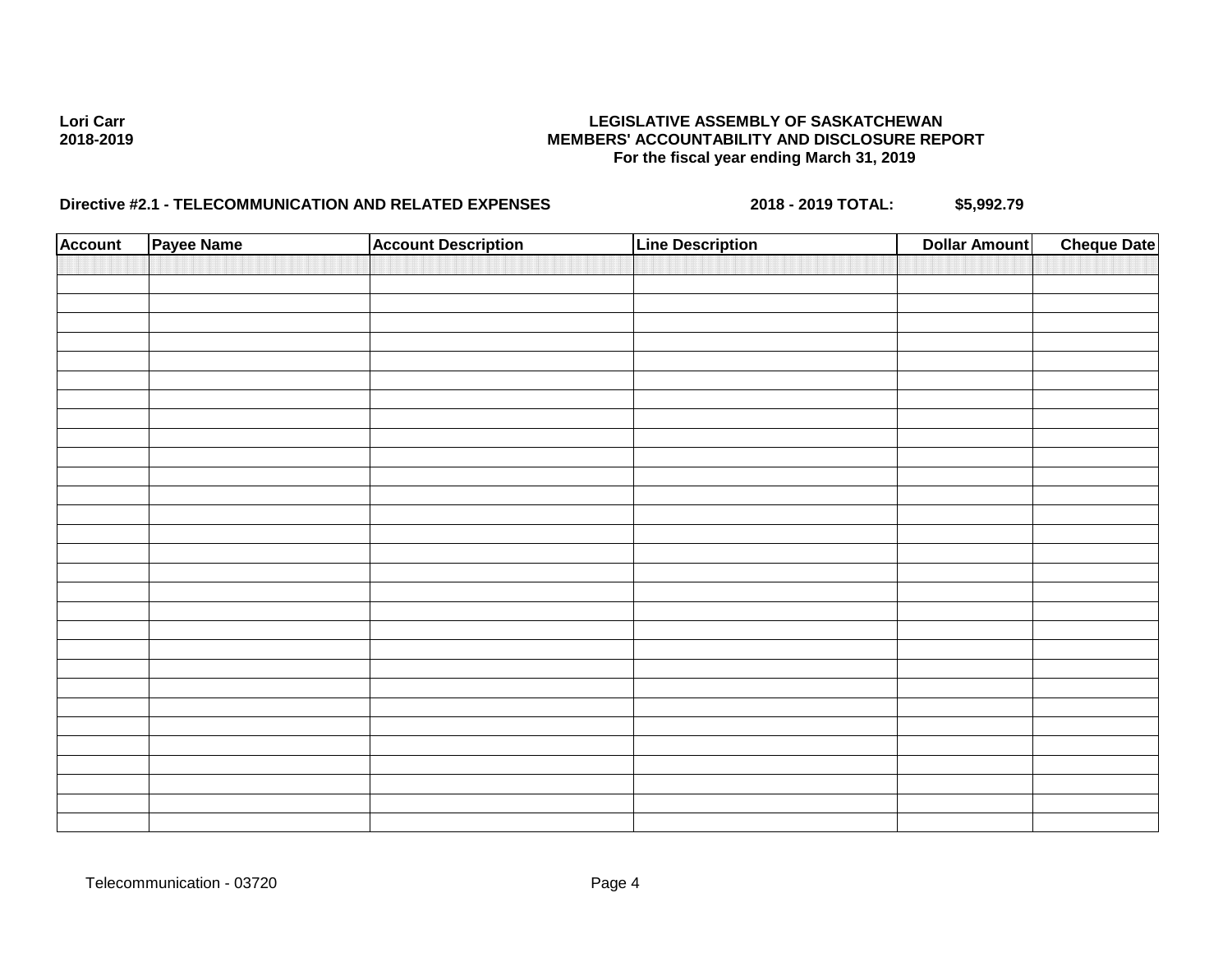| <b>Account</b> | <b>Payee Name</b> | <b>Account Description</b> | <b>Line Description</b> | <b>Dollar Amount</b> | <b>Cheque Date</b> |
|----------------|-------------------|----------------------------|-------------------------|----------------------|--------------------|
|                |                   |                            |                         |                      |                    |
|                |                   |                            |                         |                      |                    |
|                |                   |                            |                         |                      |                    |
|                |                   |                            |                         |                      |                    |
|                |                   |                            |                         |                      |                    |
|                |                   |                            |                         |                      |                    |
|                |                   |                            |                         |                      |                    |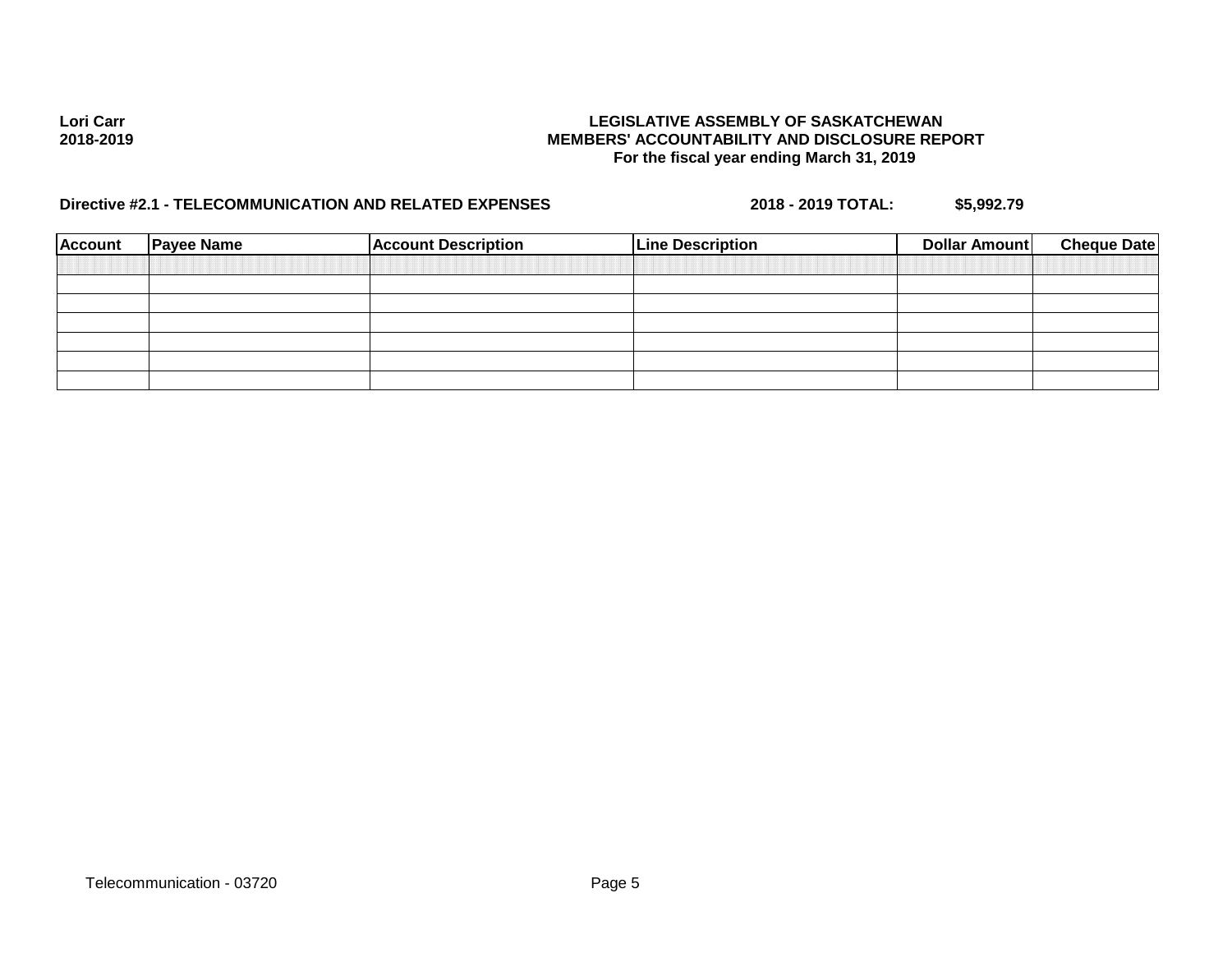## **LEGISLATIVE ASSEMBLY OF SASKATCHEWAN MEMBERS' ACCOUNTABILITY AND DISCLOSURE REPORT For the fiscal year ending March 31, 2019**

# **Directive #3.1 - MLA TRAVEL AND LIVING EXPENSES 2018 - 2019 TOTAL: \$31,842.13**

| <b>Account</b> | <b>Payee Name</b> | <b>Account Description</b>  | <b>Line Description</b>           | <b>Dollar Amount</b> | <b>Cheque Date</b> |
|----------------|-------------------|-----------------------------|-----------------------------------|----------------------|--------------------|
|                |                   |                             |                                   |                      |                    |
| 541900         | CARR, LORI        | Elected Rep - Travel        | MLA TRAVEL APRIL 8-19, 2018       | 1,188.60             | 04-19-18           |
|                |                   |                             | APRIL 2018 MLA REGINA             |                      |                    |
| 541900         | CARR, LORI        | Elected Rep - Travel        | <b>ACCOMMODATIONS</b>             | 1,500.00             | 04-20-18           |
| 541900         | CARR, LORI        | <b>Elected Rep - Travel</b> | MLA TRAVEL APRIL 21 - MAY 3, 2018 | 1,493.95             | $05 - 03 - 18$     |
| 541900         | CARR, LORI        | <b>Elected Rep - Travel</b> | MLA TRAVEL MAY 6 - 17, 2018       | 1,101.80             | $05 - 17 - 18$     |
|                |                   |                             | MAY 2018 MLA REGINA               |                      |                    |
| 541900         | CARR, LORI        | Elected Rep - Travel        | <b>ACCOMMODATIONS</b>             | 1,550.00             | 05-18-18           |
|                |                   |                             | JUNE 2018 MLA REGINA              |                      |                    |
| 541900         | CARR, LORI        | Elected Rep - Travel        | <b>ACCOMMODATIONS</b>             | 1,500.00             | 06-01-18           |
| 541900         | CARR, LORI        | <b>Elected Rep - Travel</b> | MLA TRAVEL MAY 21 - 31, 2018      | 1,015.00             | 06-01-18           |
| 541900         | CARR, LORI        | Elected Rep - Travel        | MLA TRAVEL JUN 11-20 2018         | 1,437.51             | 06-11-18           |
|                |                   |                             | MLA REGINA ACCOMMODATIONS JULY    |                      |                    |
| 541900         | CARR, LORI        | Elected Rep - Travel        | 2018                              | 1,550.00             | 07-01-18           |
| 541900         | CARR, LORI        | Elected Rep - Travel        | MLA TRAVEL - JUNE 21-27 2018      | 401.56               | $07 - 01 - 18$     |
| 541900         | CARR, LORI        | <b>Elected Rep - Travel</b> | MLA TRAVEL JULY 9 - 14, 2018      | 1,071.73             | $07 - 27 - 18$     |
|                |                   |                             | MLA REGINA ACCOMMODATIONS AUGUST  |                      |                    |
| 541900         | CARR, LORI        | <b>Elected Rep - Travel</b> | 2018                              | 1,550.00             | 08-01-18           |
| 541900         | CARR, LORI        | <b>Elected Rep - Travel</b> | MLA TRAVEL JULY 26-AUG 15 2018    | 1,812.31             | 08-15-18           |
|                |                   |                             | MLA REGINA ACCOMMODATIONS SEPT    |                      |                    |
| 541900         | CARR, LORI        | Elected Rep - Travel        | 2018                              | 1,500.00             | 09-01-18           |
|                |                   |                             | <b>MLA REGINA ACCOMMODATIONS</b>  |                      |                    |
| 541900         | CARR, LORI        | <b>Elected Rep - Travel</b> | OCTOBER 2018                      | 1,550.00             | $10 - 01 - 18$     |
|                |                   |                             | MLA REGINA ACCOMMODATIONS NOV     |                      |                    |
| 541900         | CARR, LORI        | <b>Elected Rep - Travel</b> | 2018                              | 1.500.00             | $11 - 01 - 18$     |
| 541900         | CARR, LORI        | Elected Rep - Travel        | MLA TRAVEL OCT 24-NOV 18 2018     | 1,046.65             | 11-19-18           |
|                |                   |                             | MLA REGINA ACCOMMODATIONS DEC     |                      |                    |
| 541900         | CARR, LORI        | <b>Elected Rep - Travel</b> | 2018                              | 1,550.00             | $12 - 01 - 18$     |
| 541900         | CARR, LORI        | <b>Elected Rep - Travel</b> | MLA TRAVEL NOV 19-DEC 4 2018      | 901.40               | 12-07-18           |
| 541900         | CARR, LORI        | Elected Rep - Travel        | MLA TRAVEL DEC 5-FEB 11 2019      | 910.90               | $03 - 01 - 19$     |
| 541900         | CARR, LORI        | Elected Rep - Travel        | MLA TRAVEL MARCH 3 - 21, 2019     | 960.90               | 03-20-19           |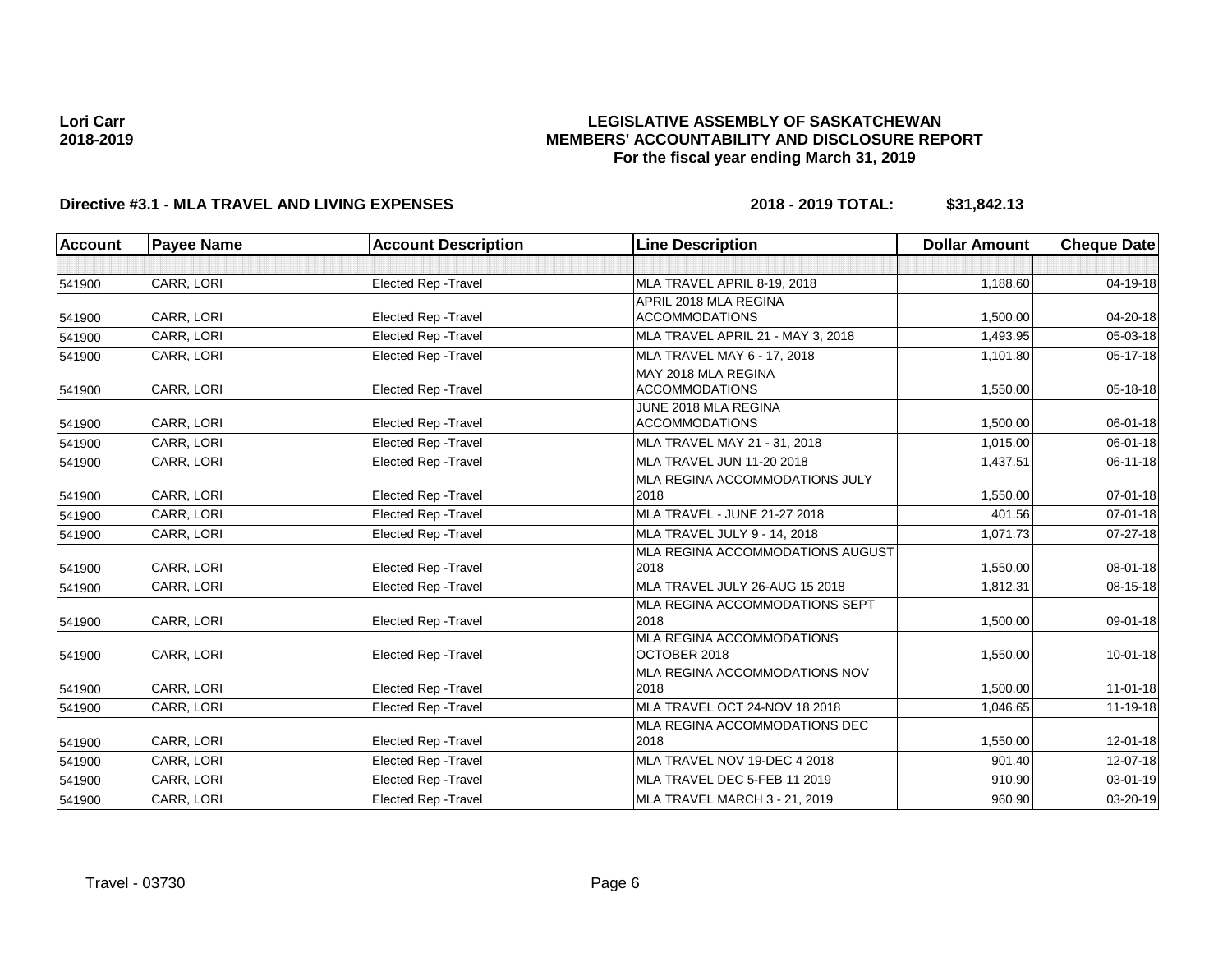## **LEGISLATIVE ASSEMBLY OF SASKATCHEWAN MEMBERS' ACCOUNTABILITY AND DISCLOSURE REPORT For the fiscal year ending March 31, 2019**

# **Directive #3.1 - MLA TRAVEL AND LIVING EXPENSES 2018 - 2019 TOTAL: \$31,842.13**

| <b>Account</b> | <b>Payee Name</b>                                          | <b>Account Description</b>  | <b>Line Description</b>                           | <b>Dollar Amount</b> | <b>Cheque Date</b> |
|----------------|------------------------------------------------------------|-----------------------------|---------------------------------------------------|----------------------|--------------------|
|                |                                                            |                             |                                                   |                      |                    |
| 541900         | CARR, LORI                                                 | Elected Rep - Travel        | FEBRUARY 2019 MLA REGINA<br><b>ACCOMMODATIONS</b> | 621.41               | 03-20-19           |
| 541900         | CARR, LORI                                                 | Elected Rep - Travel        | MARCH 2019 MLA REGINA<br><b>ACCOMMODATIONS</b>    | 534.65               | 03-20-19           |
| 541900         | CARR, LORI                                                 | Elected Rep - Travel        | JANUARY 2019 MLA REGINA<br><b>ACCOMMODATIONS</b>  | 644.91               | 03-20-19           |
| 541900         | <b>CARR. LORI</b>                                          | Elected Rep - Travel        | MLA TRAVEL MAR 24 - 28 2019                       | 360.20               | 03-28-19           |
| 541900         | MINISTER OF FINANCE-MINISTRY<br>OF CENTRAL SERVICES        | Elected Rep - Travel        | MLA TRAVEL DEC 1-31 2018                          | 262.68               | 03-01-19           |
| 541900         | <b>MINISTER OF FINANCE-MINISTRY</b><br>OF CENTRAL SERVICES | Elected Rep - Travel        | MLA TRAVEL SEP 1-OCT 31 2018                      | 134.48               | 03-01-19           |
| 541900         | MINISTER OF FINANCE-MINISTRY<br>OF CENTRAL SERVICES        | Elected Rep - Travel        | MLA TRAVEL JAN 1-31 2019                          | 259.04               | 03-01-19           |
| 541900         | MINISTER OF FINANCE-MINISTRY<br>OF CENTRAL SERVICES        | Elected Rep - Travel        | MLA TRAVEL NOV 1-30 2018                          | 148.24               | 03-01-19           |
| 541900         | MINISTER OF FINANCE-MINISTRY<br>OF CENTRAL SERVICES        | Elected Rep - Travel        | MLA TRAVEL MAR 1-31 2019                          | 126.47               | 03-31-19           |
| 541900         | <b>WATERFORD CONDO</b><br><b>CORPORATION</b>               | Elected Rep - Travel        | MLA REGINA ACC CONDO FEES JAN 2019                | 552.58               | $01 - 01 - 19$     |
| 541900         | <b>WATERFORD CONDO</b><br><b>CORPORATION</b>               | <b>Elected Rep - Travel</b> | FEB 2019 MLA REGINA CONDO FEES                    | 552.58               | $01 - 22 - 19$     |
| 541900         | <b>WATERFORD CONDO</b><br>CORPORATION                      | <b>Elected Rep - Travel</b> | MARCH 2019 MLA REGINA<br><b>ACCOMMODATIONS</b>    | 552.58               | 02-01-19           |
|                |                                                            |                             |                                                   |                      |                    |
|                |                                                            |                             |                                                   |                      |                    |
|                |                                                            |                             |                                                   |                      |                    |
|                |                                                            |                             |                                                   |                      |                    |
|                |                                                            |                             |                                                   |                      |                    |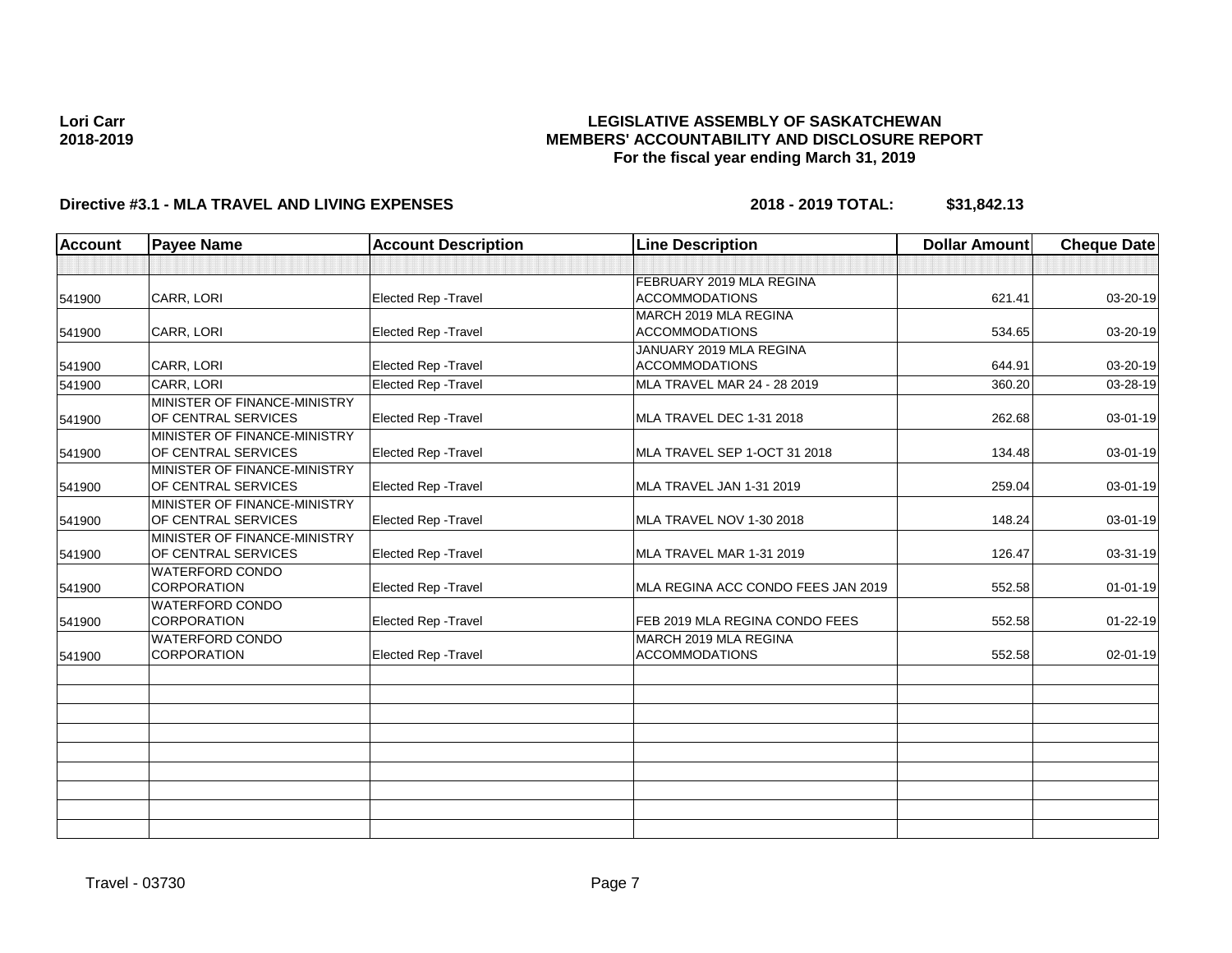# **Directive #3.1 - MLA TRAVEL AND LIVING EXPENSES 2018 - 2019 TOTAL: \$31,842.13**

| <b>Account</b> | Payee Name | <b>Account Description</b> | <b>Line Description</b> | <b>Dollar Amount</b> | <b>Cheque Date</b> |
|----------------|------------|----------------------------|-------------------------|----------------------|--------------------|
|                |            |                            |                         |                      |                    |
|                |            |                            |                         |                      |                    |
|                |            |                            |                         |                      |                    |
|                |            |                            |                         |                      |                    |
|                |            |                            |                         |                      |                    |
|                |            |                            |                         |                      |                    |
|                |            |                            |                         |                      |                    |
|                |            |                            |                         |                      |                    |
|                |            |                            |                         |                      |                    |
|                |            |                            |                         |                      |                    |
|                |            |                            |                         |                      |                    |
|                |            |                            |                         |                      |                    |
|                |            |                            |                         |                      |                    |
|                |            |                            |                         |                      |                    |
|                |            |                            |                         |                      |                    |
|                |            |                            |                         |                      |                    |
|                |            |                            |                         |                      |                    |
|                |            |                            |                         |                      |                    |
|                |            |                            |                         |                      |                    |
|                |            |                            |                         |                      |                    |
|                |            |                            |                         |                      |                    |
|                |            |                            |                         |                      |                    |
|                |            |                            |                         |                      |                    |
|                |            |                            |                         |                      |                    |
|                |            |                            |                         |                      |                    |
|                |            |                            |                         |                      |                    |
|                |            |                            |                         |                      |                    |
|                |            |                            |                         |                      |                    |
|                |            |                            |                         |                      |                    |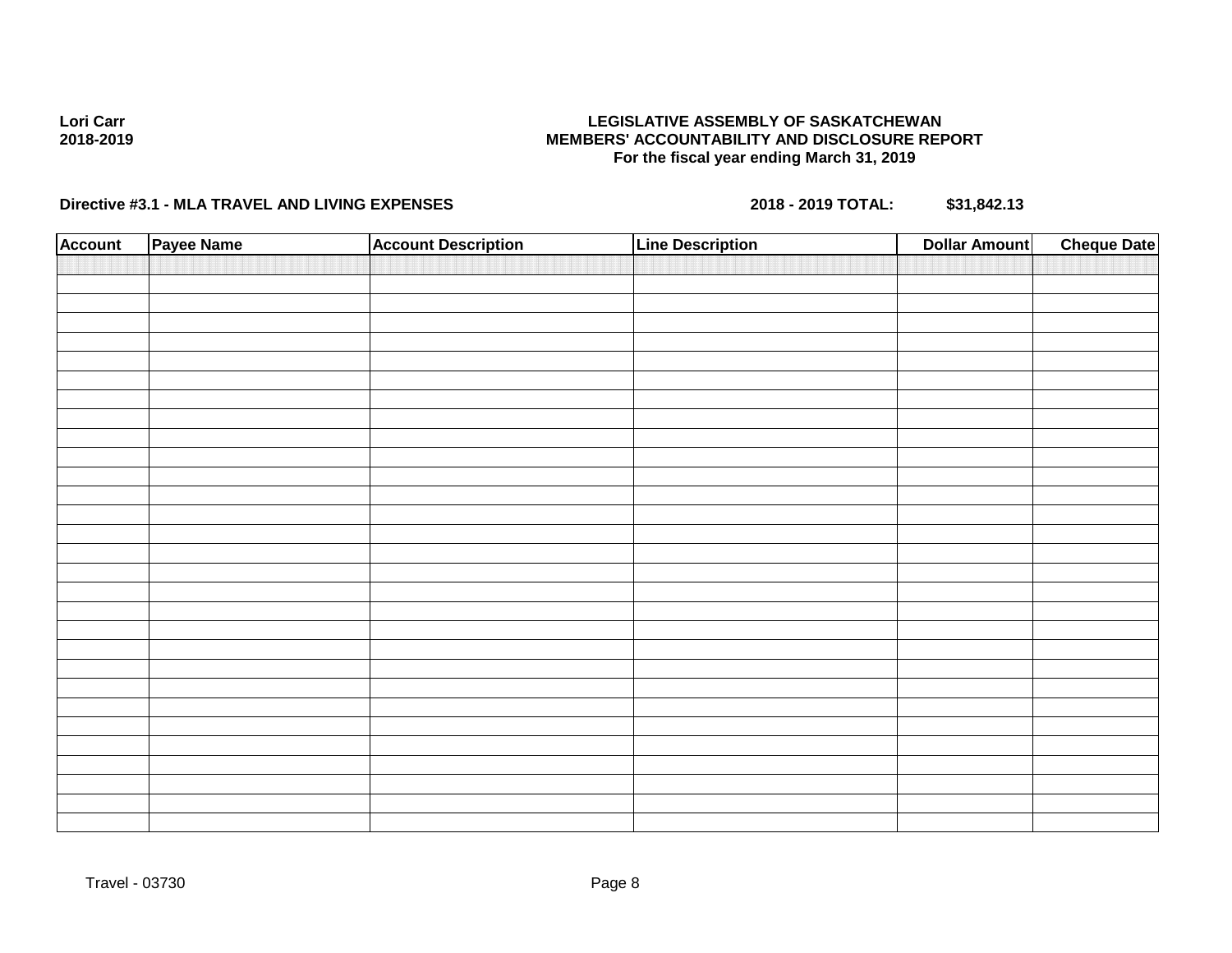# **Directive #3.1 - MLA TRAVEL AND LIVING EXPENSES 2018 - 2019 TOTAL: \$31,842.13**

| <b>Account</b> | Payee Name | <b>Account Description</b> | <b>Line Description</b> | <b>Dollar Amount</b> | <b>Cheque Date</b> |
|----------------|------------|----------------------------|-------------------------|----------------------|--------------------|
|                |            |                            |                         |                      |                    |
|                |            |                            |                         |                      |                    |
|                |            |                            |                         |                      |                    |
|                |            |                            |                         |                      |                    |
|                |            |                            |                         |                      |                    |
|                |            |                            |                         |                      |                    |
|                |            |                            |                         |                      |                    |
|                |            |                            |                         |                      |                    |
|                |            |                            |                         |                      |                    |
|                |            |                            |                         |                      |                    |
|                |            |                            |                         |                      |                    |
|                |            |                            |                         |                      |                    |
|                |            |                            |                         |                      |                    |
|                |            |                            |                         |                      |                    |
|                |            |                            |                         |                      |                    |
|                |            |                            |                         |                      |                    |
|                |            |                            |                         |                      |                    |
|                |            |                            |                         |                      |                    |
|                |            |                            |                         |                      |                    |
|                |            |                            |                         |                      |                    |
|                |            |                            |                         |                      |                    |
|                |            |                            |                         |                      |                    |
|                |            |                            |                         |                      |                    |
|                |            |                            |                         |                      |                    |
|                |            |                            |                         |                      |                    |
|                |            |                            |                         |                      |                    |
|                |            |                            |                         |                      |                    |
|                |            |                            |                         |                      |                    |
|                |            |                            |                         |                      |                    |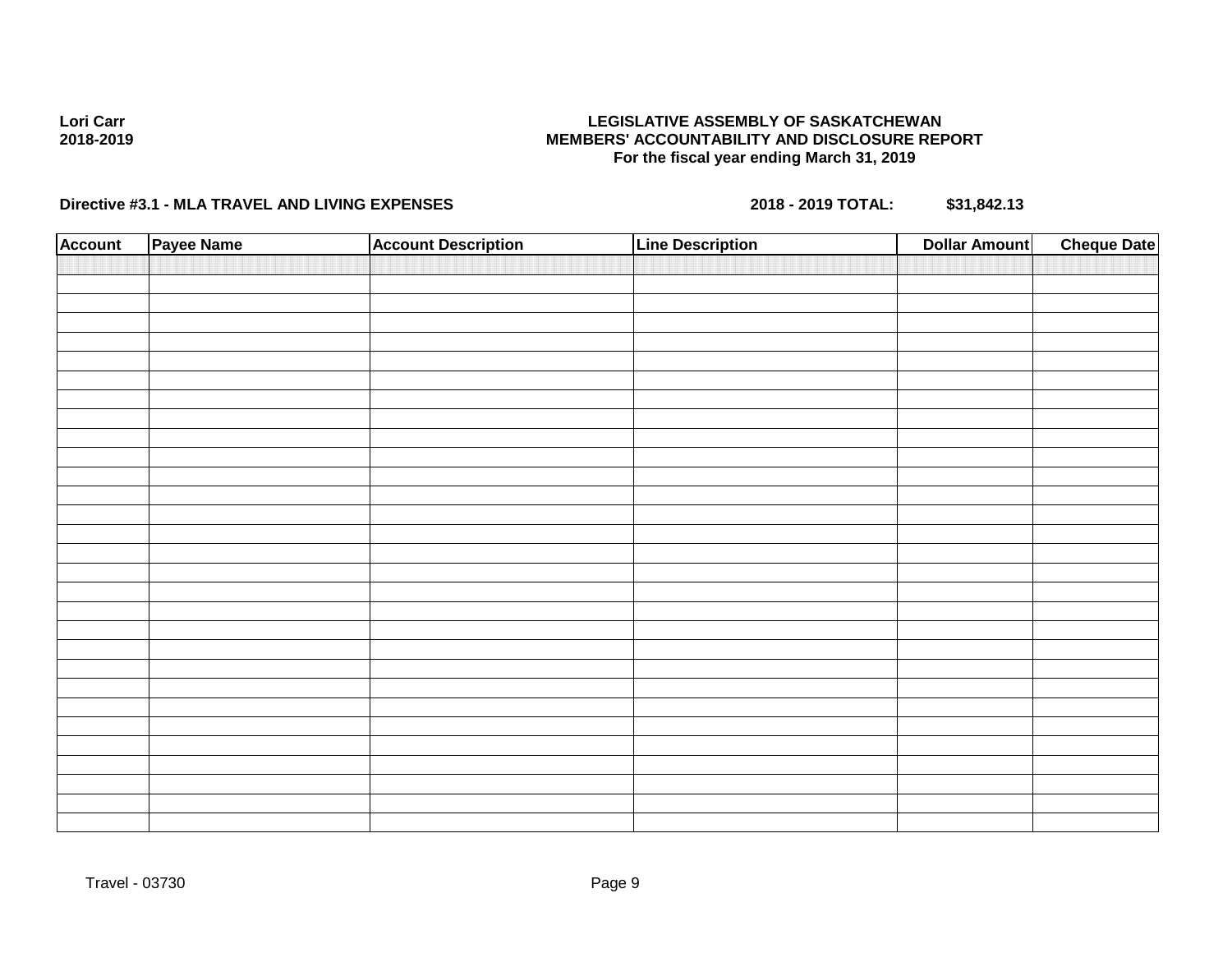# **Directive #3.1 - MLA TRAVEL AND LIVING EXPENSES 2018 - 2019 TOTAL: \$31,842.13**

| <b>Account</b> | Payee Name | <b>Account Description</b> | <b>Line Description</b> | <b>Dollar Amount</b> | <b>Cheque Date</b> |
|----------------|------------|----------------------------|-------------------------|----------------------|--------------------|
|                |            |                            |                         |                      |                    |
|                |            |                            |                         |                      |                    |
|                |            |                            |                         |                      |                    |
|                |            |                            |                         |                      |                    |
|                |            |                            |                         |                      |                    |
|                |            |                            |                         |                      |                    |
|                |            |                            |                         |                      |                    |
|                |            |                            |                         |                      |                    |
|                |            |                            |                         |                      |                    |
|                |            |                            |                         |                      |                    |
|                |            |                            |                         |                      |                    |
|                |            |                            |                         |                      |                    |
|                |            |                            |                         |                      |                    |
|                |            |                            |                         |                      |                    |
|                |            |                            |                         |                      |                    |
|                |            |                            |                         |                      |                    |
|                |            |                            |                         |                      |                    |
|                |            |                            |                         |                      |                    |
|                |            |                            |                         |                      |                    |
|                |            |                            |                         |                      |                    |
|                |            |                            |                         |                      |                    |
|                |            |                            |                         |                      |                    |
|                |            |                            |                         |                      |                    |
|                |            |                            |                         |                      |                    |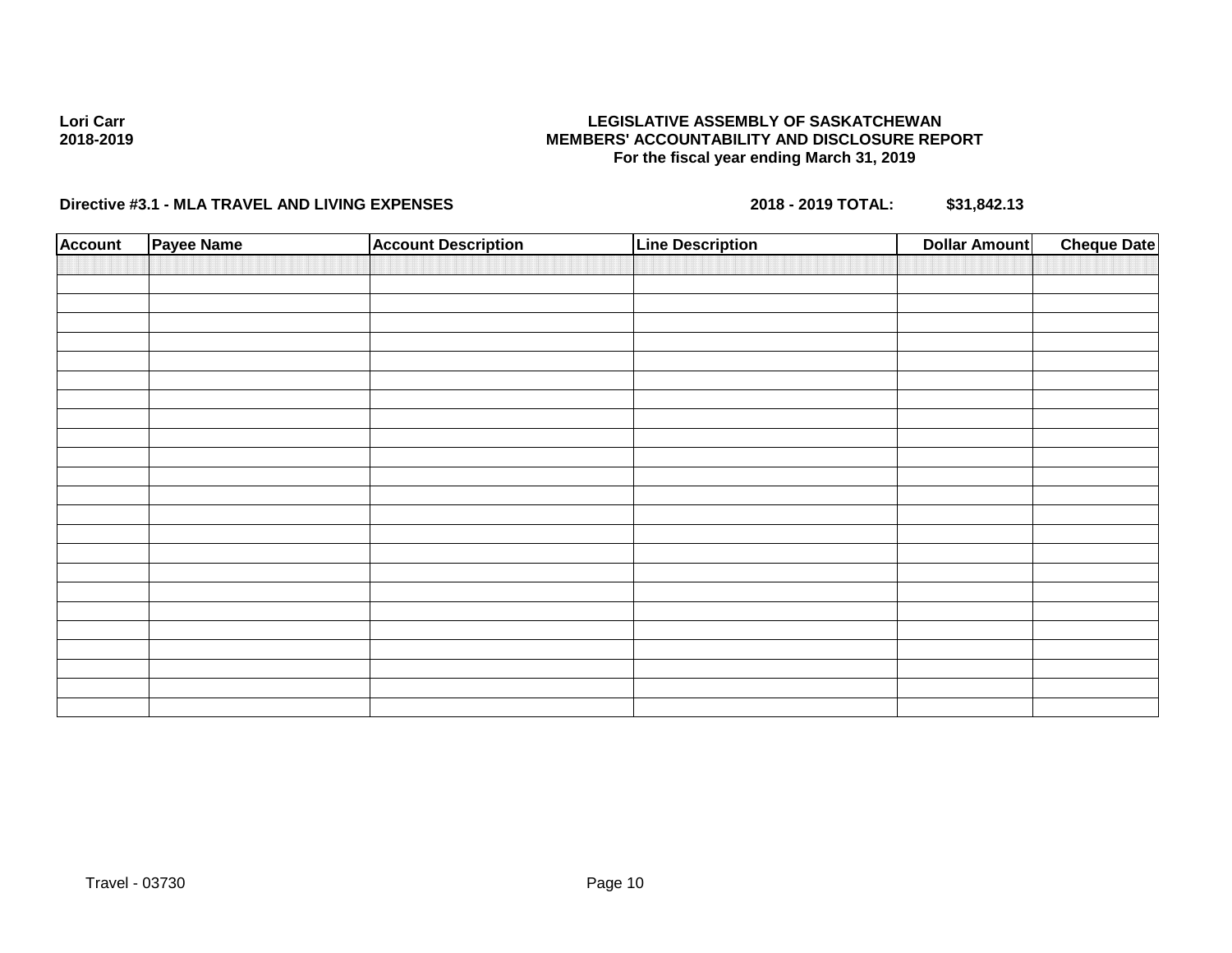## **LEGISLATIVE ASSEMBLY OF SASKATCHEWAN MEMBERS' ACCOUNTABILITY AND DISCLOSURE REPORT For the fiscal year ending March 31, 2019**

| <b>Account</b> | <b>Payee Name</b>                         | <b>Account Description</b>                | <b>Line Description</b>        | <b>Dollar Amount</b> | <b>Cheque Date</b> |
|----------------|-------------------------------------------|-------------------------------------------|--------------------------------|----------------------|--------------------|
|                |                                           |                                           |                                |                      |                    |
|                | MILBRANDT, GREGG & COPLAND,               |                                           |                                |                      |                    |
| 522000         | <b>TOM</b>                                | Rent of Ground, Buildings and Other Space | APRIL 2018 MLA OFFICE RENT     | 1,435.00             | 04-03-18           |
|                | MILBRANDT, GREGG & COPLAND,               |                                           |                                |                      |                    |
| 522000         | <b>TOM</b>                                | Rent of Ground, Buildings and Other Space | MAY 2018 MLA OFFICE RENT       | 1,470.00             | 04-10-18           |
|                | MILBRANDT, GREGG & COPLAND,               |                                           |                                |                      |                    |
| 522000         | <b>TOM</b>                                | Rent of Ground, Buildings and Other Space | JUNE 2018 MLA OFFICE RENT      | 1,470.00             | 05-18-18           |
|                | MILBRANDT, GREGG & COPLAND,               |                                           |                                |                      |                    |
| 522000         | <b>TOM</b>                                | Rent of Ground, Buildings and Other Space | JULY 208 MLA OFFICE RENT       | 1,470.00             | 06-01-18           |
|                | MILBRANDT, GREGG & COPLAND,               |                                           |                                |                      |                    |
| 522000         | <b>TOM</b>                                | Rent of Ground, Buildings and Other Space | MLA OFFICE RENT AUGUST 2018    | 1,470.00             | 07-23-18           |
|                | MILBRANDT, GREGG & COPLAND,<br><b>TOM</b> |                                           | MLA OFFICE RENT SEPTEMBER 2018 | 1,470.00             | 08-20-18           |
| 522000         |                                           | Rent of Ground, Buildings and Other Space |                                |                      |                    |
|                | MILBRANDT, GREGG & COPLAND,<br><b>TOM</b> | Rent of Ground, Buildings and Other Space | MLA OFFICE RENT OCTOBER 2018   | 1,470.00             | 09-20-18           |
| 522000         | MILBRANDT, GREGG & COPLAND,               |                                           |                                |                      |                    |
| 522000         | <b>TOM</b>                                | Rent of Ground, Buildings and Other Space | MLA OFFICE RENT NOVEMBER 2018  | 1,470.00             | $10-18-18$         |
|                | MILBRANDT, GREGG & COPLAND,               |                                           |                                |                      |                    |
| 522000         | <b>TOM</b>                                | Rent of Ground, Buildings and Other Space | DEC 2018 MLA OFFICE RENT       | 1,470.00             | 11-20-18           |
|                | MILBRANDT, GREGG & COPLAND,               |                                           |                                |                      |                    |
| 522000         | <b>TOM</b>                                | Rent of Ground, Buildings and Other Space | JANUARY 2019 MLA OFFICE RENT   | 1,470.00             | 12-18-18           |
|                | MILBRANDT, GREGG & COPLAND,               |                                           |                                |                      |                    |
| 522000         | <b>TOM</b>                                | Rent of Ground, Buildings and Other Space | FEBRUARY 2019 MLA OFFICE RENT  | 1,470.00             | $01 - 15 - 19$     |
|                | MILBRANDT, GREGG & COPLAND,               |                                           |                                |                      |                    |
| 522000         | <b>TOM</b>                                | Rent of Ground, Buildings and Other Space | MAR/19 MLA OFFICE RENT         | 1,470.00             | $02 - 11 - 19$     |
|                | MINISTER OF FINANCE-MINISTRY              |                                           |                                |                      |                    |
| 522200         | OF CENTRAL SERVICES                       | Rent of Photocopiers                      | <b>COPIER SERVICE FEES</b>     | 100.00               | $12 - 01 - 18$     |
| 522200         | TOSHIBA OF CANADA LTD.                    | Rent of Photocopiers                      | <b>COPIER CHARGES</b>          | 165.98               | $05 - 01 - 18$     |
| 522200         | TOSHIBA OF CANADA LTD.                    | Rent of Photocopiers                      | <b>COPIER CHARGES</b>          | 161.40               | 06-01-18           |
| 522200         | TOSHIBA OF CANADA LTD.                    | Rent of Photocopiers                      | <b>COPIER CHARGES</b>          | 160.39               | 07-01-18           |
| 522200         | TOSHIBA OF CANADA LTD.                    | Rent of Photocopiers                      | <b>COPIER CHARGES</b>          | 168.94               | 08-01-18           |
| 522200         | TOSHIBA OF CANADA LTD.                    | Rent of Photocopiers                      | <b>COPIER CHARGES</b>          | 164.79               | 08-30-18           |
| 522200         | TOSHIBA OF CANADA LTD.                    | Rent of Photocopiers                      | <b>COPIER CHARGES</b>          | 158.31               | $10 - 01 - 18$     |
|                |                                           |                                           |                                |                      |                    |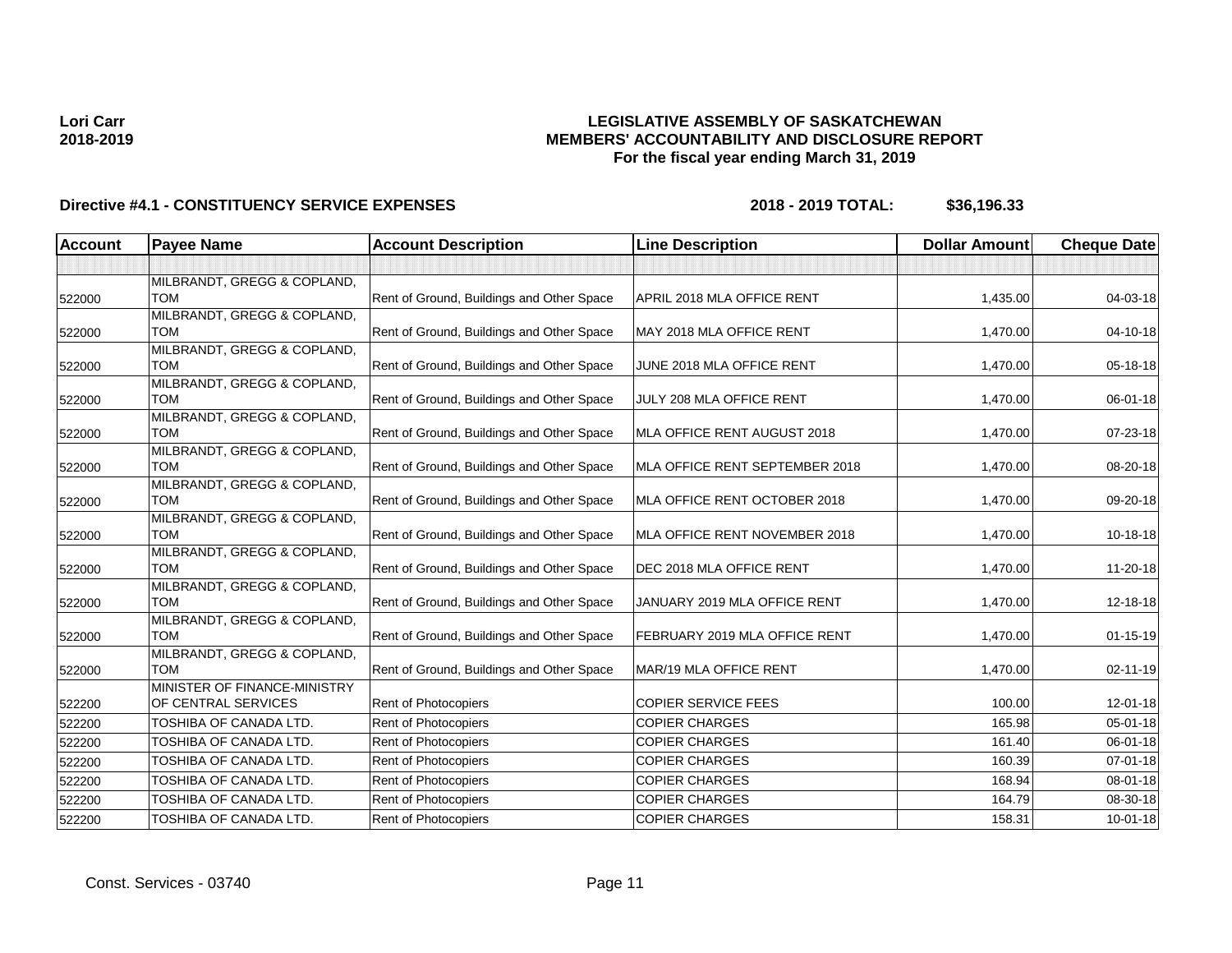### **LEGISLATIVE ASSEMBLY OF SASKATCHEWAN MEMBERS' ACCOUNTABILITY AND DISCLOSURE REPORT For the fiscal year ending March 31, 2019**

| <b>Account</b> | <b>Payee Name</b>                                   | <b>Account Description</b>           | <b>Line Description</b>       | <b>Dollar Amount</b> | <b>Cheque Date</b> |
|----------------|-----------------------------------------------------|--------------------------------------|-------------------------------|----------------------|--------------------|
|                |                                                     |                                      |                               |                      |                    |
| 522200         | TOSHIBA OF CANADA LTD.                              | Rent of Photocopiers                 | <b>COPIER CHARGES</b>         | 160.92               | 10-08-18           |
| 522200         | <b>TOSHIBA OF CANADA LTD.</b>                       | Rent of Photocopiers                 | <b>COPIER CHARGES</b>         | 160.49               | 11-06-18           |
| 522200         | TOSHIBA OF CANADA LTD.                              | Rent of Photocopiers                 | <b>COPIER CHARGES</b>         | 157.56               | $01 - 01 - 19$     |
| 522200         | TOSHIBA OF CANADA LTD.                              | Rent of Photocopiers                 | <b>COPIER CHARGES</b>         | 157.37               | $02 - 01 - 19$     |
| 522200         | TOSHIBA OF CANADA LTD.                              | Rent of Photocopiers                 | <b>COPIER CHARGES</b>         | 161.82               | 03-01-19           |
| 522200         | TOSHIBA OF CANADA LTD.                              | Rent of Photocopiers                 | <b>COPIER CHARGES</b>         | 162.56               | $03 - 01 - 19$     |
| 522200         | <b>TOSHIBA OF CANADA LTD.</b>                       | Rent of Photocopiers                 | <b>COPIER CHARGES</b>         | 171.22               | 03-08-19           |
| 522500         | <b>WESTERN FINANCIAL GROUP</b>                      | <b>Insurance Premiums</b>            | <b>INSURANCE PREMIUMS</b>     | 371.00               | 10-03-18           |
| 522700         | <b>SASKPOWER CORPORATION</b>                        | Utilities - Electricity and Nat Gas  | 510004167282 APRIL 13, 2018   | 84.44                | $05 - 01 - 18$     |
| 522700         | SASKPOWER CORPORATION                               | Utilities - Electricity and Nat Gas  | <b>UTILITIES</b>              | 86.03                | 06-01-18           |
| 522700         | <b>SASKPOWER CORPORATION</b>                        | Utilities - Electricity and Nat Gas  | 510004167282 JUNE 13 2018     | 122.23               | $07 - 01 - 18$     |
| 522700         | <b>SASKPOWER CORPORATION</b>                        | Utilities - Electricity and Nat Gas  | 510004167282 JULY 13, 2018    | 105.00               | 08-01-18           |
| 522700         | <b>SASKPOWER CORPORATION</b>                        | Utilities - Electricity and Nat Gas  | 510004167282 AUGUST 14 2018   | 90.49                | 08-14-18           |
| 522700         | SASKPOWER CORPORATION                               | Utilities - Electricity and Nat Gas  | 510004167282 SEP 12 2018      | 101.81               | 10-01-18           |
| 522700         | <b>SASKPOWER CORPORATION</b>                        | Utilities - Electricity and Nat Gas  | 510004167282 OCTOBER 12, 2018 | 89.16                | 11-01-18           |
| 522700         | <b>SASKPOWER CORPORATION</b>                        | Utilities - Electricity and Nat Gas  | 510004167282 NOV 14 2018      | 96.15                | $12 - 01 - 18$     |
| 522700         | <b>SASKPOWER CORPORATION</b>                        | Utilities - Electricity and Nat Gas  | 510004167282 DEC 12 2018      | 87.32                | $01 - 01 - 19$     |
| 522700         | SASKPOWER CORPORATION                               | Utilities - Electricity and Nat Gas  | 510004167282 JAN 14 2019      | 92.35                | $02 - 01 - 19$     |
| 522700         | SASKPOWER CORPORATION                               | Utilities - Electricity and Nat Gas  | 510004167282 FEB 12 2019      | 92.05                | $03 - 01 - 19$     |
| 525000         | MINISTER OF FINANCE-MINISTRY<br>OF CENTRAL SERVICES | Postal, Courier, Freight and Related | MAIL SERVICES APRIL 2018      | 47.92                | $07 - 01 - 18$     |
| 525000         | MINISTER OF FINANCE-MINISTRY<br>OF CENTRAL SERVICES | Postal, Courier, Freight and Related | MAIL SERVICES MAY 2018        | 65.43                | $07 - 01 - 18$     |
| 525000         | MINISTER OF FINANCE-MINISTRY<br>OF CENTRAL SERVICES | Postal, Courier, Freight and Related | MAIL SERVICES JUNE 2018       | 57.51                | 08-01-18           |
| 525000         | MINISTER OF FINANCE-MINISTRY<br>OF CENTRAL SERVICES | Postal, Courier, Freight and Related | <b>JULY MAIL SERVICES</b>     | 46.93                | $10 - 01 - 18$     |
| 525000         | MINISTER OF FINANCE-MINISTRY<br>OF CENTRAL SERVICES | Postal, Courier, Freight and Related | <b>MAIL SERVICES</b>          | 50.79                | $10-10-18$         |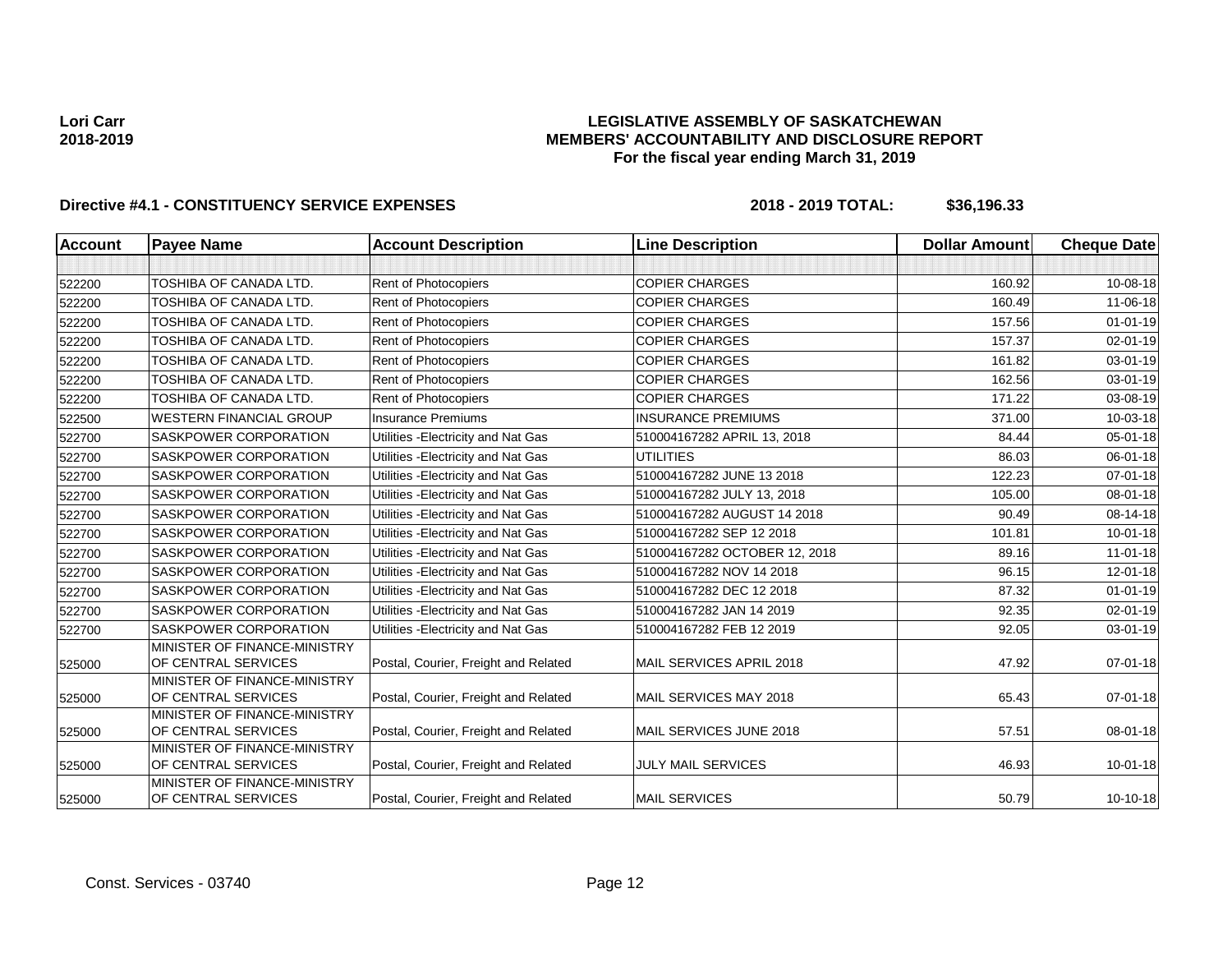### **LEGISLATIVE ASSEMBLY OF SASKATCHEWAN MEMBERS' ACCOUNTABILITY AND DISCLOSURE REPORT For the fiscal year ending March 31, 2019**

| <b>Account</b> | <b>Payee Name</b>                                  | <b>Account Description</b>           | <b>Line Description</b>                                     | <b>Dollar Amount</b> | <b>Cheque Date</b> |
|----------------|----------------------------------------------------|--------------------------------------|-------------------------------------------------------------|----------------------|--------------------|
|                |                                                    |                                      |                                                             |                      |                    |
|                | MINISTER OF FINANCE-MINISTRY                       |                                      |                                                             |                      |                    |
| 525000         | OF CENTRAL SERVICES                                | Postal, Courier, Freight and Related | <b>SEPTEMBER 2018 MAIL SERVICES</b>                         | 46.02                | $11 - 01 - 18$     |
|                | MINISTER OF FINANCE-MINISTRY                       |                                      |                                                             |                      |                    |
| 525000         | OF CENTRAL SERVICES                                | Postal, Courier, Freight and Related | MAIL SERVICES NOVEMBER 2018                                 | 46.99                | $01-01-19$         |
|                | MINISTER OF FINANCE-MINISTRY                       |                                      |                                                             |                      |                    |
| 525000         | OF CENTRAL SERVICES                                | Postal, Courier, Freight and Related | MAIL SERVICES OCTOBER 2018                                  | 46.99                | $01 - 01 - 19$     |
|                | MINISTER OF FINANCE-MINISTRY                       |                                      |                                                             |                      |                    |
| 525000         | OF CENTRAL SERVICES                                | Postal, Courier, Freight and Related | MAIL SERVICES DEC 2018                                      | 46.02                | 02-01-19           |
|                | MINISTER OF FINANCE-MINISTRY                       |                                      |                                                             |                      |                    |
| 525000         | OF CENTRAL SERVICES                                | Postal, Courier, Freight and Related | MAIL SERVICES JAN 2019                                      | 47.95                | 03-01-19           |
|                | MINISTER OF FINANCE-MINISTRY                       |                                      |                                                             |                      |                    |
| 525000         | OF CENTRAL SERVICES                                | Postal, Courier, Freight and Related | MAIL SERVICES FEB 2019                                      | 46.02                | 03-14-19           |
|                | MINISTER OF FINANCE-MINISTRY                       |                                      |                                                             |                      |                    |
| 525000         | OF CENTRAL SERVICES                                | Postal, Courier, Freight and Related | MAR/19 MAIL SERVICES                                        | 46.02                | 03-31-19           |
|                | <b>SAVVY TECH COMPUTER</b>                         |                                      |                                                             |                      |                    |
| 528000         | <b>CONSULTING</b>                                  | <b>Support Services</b>              | PRINTER REPAIR - NO GST                                     | 135.15               | 10-04-18           |
|                | <b>SAVVY TECH COMPUTER</b>                         |                                      |                                                             |                      |                    |
| 528000         | <b>CONSULTING</b>                                  | <b>Support Services</b>              | TECHNICAL SERVICE - NO GST                                  | 90.10                | $11 - 01 - 18$     |
|                | <b>SAVVY TECH COMPUTER</b>                         |                                      |                                                             |                      |                    |
| 528000         | <b>CONSULTING</b>                                  | <b>Support Services</b>              | <b>IT SUPPORT</b>                                           | 141.53               | 03-31-19           |
|                | <b>MARU GROUP CANADA INC.</b>                      |                                      | AD HOC CONSULTING - BRAND<br><b>HEALTH/TRACKING U&amp;A</b> | 632.98               |                    |
| 530300         |                                                    | Primary Research/Focus group         |                                                             |                      | 08-01-18           |
|                | <b>MARU GROUP CANADA INC.</b>                      | Primary Research/Focus group         | AD HOC CONSULTING-BRAND<br>HEALTH/TRACKING/U&A              | 632.98               | $10 - 01 - 18$     |
| 530300         |                                                    |                                      |                                                             |                      |                    |
| 530300         | <b>MARU GROUP CANADA INC.</b>                      | Primary Research/Focus group         | <b>GROUP AD HOC CONSULTING</b>                              | 632.98               | $11 - 01 - 18$     |
| 530300         | <b>MARU GROUP CANADA INC.</b>                      | Primary Research/Focus group         | <b>GROUP AD AD CONSULTING</b>                               | 632.98               | $12 - 01 - 18$     |
| 530500         | ADCANADA MEDIA INC.                                | <b>Media Placement</b>               | <b>ADVERTISING</b>                                          | 364.71               | 03-28-19           |
| 530500         | <b>CREATIVE FIRE</b>                               | Media Placement                      | <b>ADVERTISING</b>                                          | 1,061.20             | 08-17-18           |
| 530500         | <b>CREATIVE FIRE</b>                               | Media Placement                      | <b>ADVERTISING</b>                                          | 2,316.03             | 12-01-18           |
| 530500         | <b>CREATIVE FIRE</b>                               | Media Placement                      | <b>ADVERTISING</b>                                          | 1,462.68             | 03-26-19           |
| 530500         | <b>PNG PRAIRIE NEWSPAPER GROUP Media Placement</b> |                                      | <b>ADVERTISING</b>                                          | 50.00                | 05-01-18           |
| 530500         | PNG PRAIRIE NEWSPAPER GROUP Media Placement        |                                      | <b>ADVERTISING</b>                                          | 150.00               | $05 - 01 - 18$     |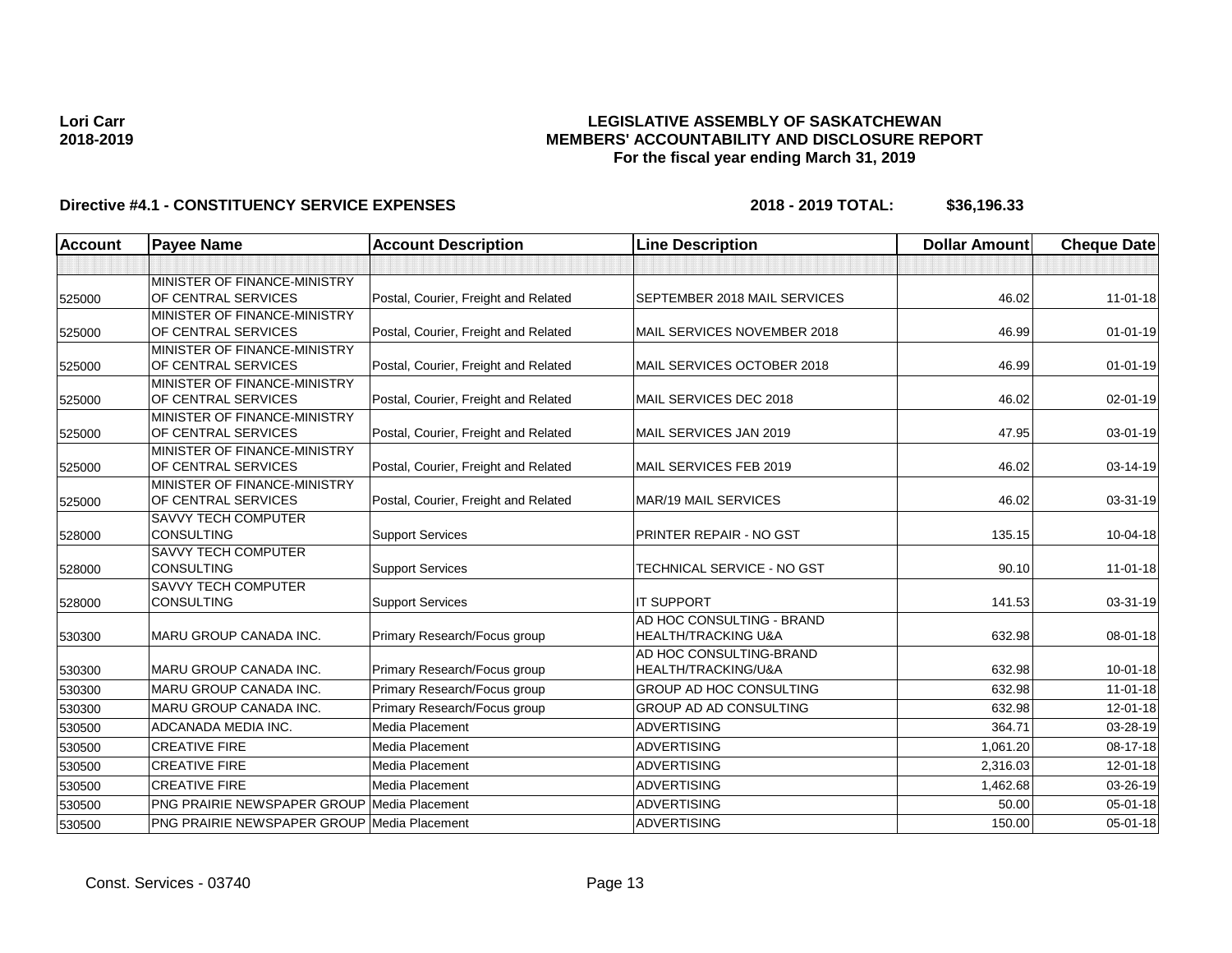### **LEGISLATIVE ASSEMBLY OF SASKATCHEWAN MEMBERS' ACCOUNTABILITY AND DISCLOSURE REPORT For the fiscal year ending March 31, 2019**

| <b>Account</b> | <b>Payee Name</b>                                  | <b>Account Description</b> | <b>Line Description</b>         | <b>Dollar Amount</b> | <b>Cheque Date</b> |
|----------------|----------------------------------------------------|----------------------------|---------------------------------|----------------------|--------------------|
|                |                                                    |                            |                                 |                      |                    |
| 530500         | <b>PNG PRAIRIE NEWSPAPER GROUP Media Placement</b> |                            | <b>ADVERTISING</b>              | 275.00               | 06-01-18           |
| 530500         | <b>PNG PRAIRIE NEWSPAPER GROUP Media Placement</b> |                            | <b>ADVERTISING</b>              | 85.00                | 06-01-18           |
| 530500         | PNG PRAIRIE NEWSPAPER GROUP Media Placement        |                            | <b>ADVERTISING</b>              | 85.00                | 06-01-18           |
| 530500         | <b>PNG PRAIRIE NEWSPAPER GROUP Media Placement</b> |                            | <b>ADVERTISING</b>              | 85.00                | 07-01-18           |
| 530500         | PNG PRAIRIE NEWSPAPER GROUP Media Placement        |                            | <b>ADVERTISING</b>              | 200.00               | 08-01-18           |
| 530500         | <b>PNG PRAIRIE NEWSPAPER GROUP Media Placement</b> |                            | <b>ADVERTISING</b>              | 120.00               | 08-01-18           |
| 530500         | <b>PNG PRAIRIE NEWSPAPER GROUP Media Placement</b> |                            | <b>ADVERTISING</b>              | 85.00                | 08-01-18           |
| 530500         | <b>PNG PRAIRIE NEWSPAPER GROUP Media Placement</b> |                            | <b>ADVERTSING</b>               | 85.00                | 08-01-18           |
| 530500         | <b>PNG PRAIRIE NEWSPAPER GROUP Media Placement</b> |                            | <b>ADVERTISING</b>              | 285.00               | 08-15-18           |
| 530500         | <b>PNG PRAIRIE NEWSPAPER GROUP Media Placement</b> |                            | <b>ADVERTISING</b>              | 200.00               | $10 - 01 - 18$     |
| 530500         | <b>PNG PRAIRIE NEWSPAPER GROUP Media Placement</b> |                            | <b>ADVERTISING</b>              | 75.00                | $10 - 01 - 18$     |
| 530500         | <b>PNG PRAIRIE NEWSPAPER GROUP Media Placement</b> |                            | <b>ADVERTISING</b>              | 300.00               | $10 - 01 - 18$     |
| 530500         | <b>PNG PRAIRIE NEWSPAPER GROUP Media Placement</b> |                            | <b>ADVERTISING</b>              | 190.00               | $10 - 10 - 18$     |
| 530500         | <b>PNG PRAIRIE NEWSPAPER GROUP Media Placement</b> |                            | <b>ADVERTISING</b>              | 100.00               | $11 - 01 - 18$     |
| 530500         | <b>PNG PRAIRIE NEWSPAPER GROUP Media Placement</b> |                            | <b>ADVERTISING</b>              | 295.00               | $11 - 14 - 18$     |
| 530500         | PNG PRAIRIE NEWSPAPER GROUP Media Placement        |                            | <b>ADVERTISING</b>              | 105.00               | 12-01-18           |
| 530500         | <b>PNG PRAIRIE NEWSPAPER GROUP Media Placement</b> |                            | <b>ADVERTISING</b>              | 105.00               | 12-01-18           |
| 530500         | PNG PRAIRIE NEWSPAPER GROUP   Media Placement      |                            | <b>ADVERTISING</b>              | 507.50               | $01 - 01 - 19$     |
| 530500         | <b>PNG PRAIRIE NEWSPAPER GROUP Media Placement</b> |                            | <b>ADVERTISING</b>              | 167.50               | $01 - 01 - 19$     |
| 530500         | <b>PNG PRAIRIE NEWSPAPER GROUP Media Placement</b> |                            | <b>ADVERTISING</b>              | 535.00               | $01 - 01 - 19$     |
| 530500         | <b>PNG PRAIRIE NEWSPAPER GROUP Media Placement</b> |                            | <b>ADVERTISING</b>              | 275.00               | 02-01-19           |
| 530500         | <b>PNG PRAIRIE NEWSPAPER GROUP Media Placement</b> |                            | <b>ADVERTISING</b>              | 210.00               | 03-01-19           |
| 530500         | <b>PNG PRAIRIE NEWSPAPER GROUP Media Placement</b> |                            | <b>ADVERTISING</b>              | 80.00                | 03-01-19           |
| 530500         | PNG PRAIRIE NEWSPAPER GROUP Media Placement        |                            | <b>ADVERTISING</b>              | 385.00               | 03-13-19           |
| 530500         | <b>PNG PRAIRIE NEWSPAPER GROUP Media Placement</b> |                            | <b>ADVERTISING</b>              | 90.00                | 03-20-19           |
| 530500         | <b>PNG PRAIRIE NEWSPAPER GROUP Media Placement</b> |                            | <b>ADVERTISING</b>              | 390.00               | 03-31-19           |
| 530900         | CARR, LORI                                         | <b>Promotional Items</b>   | <b>REIMB: SASK FLAGS</b>        | 59.96                | 06-01-18           |
| 530900         | CARR, LORI                                         | <b>Promotional Items</b>   | <b>REIMB: PROMOTIONAL ITEMS</b> | 59.96                | 03-01-19           |
| 530900         | TREASURE HOUSE IMPORTS LTD.                        | <b>Promotional Items</b>   | <b>SK PINS</b>                  | 144.00               | 08-01-18           |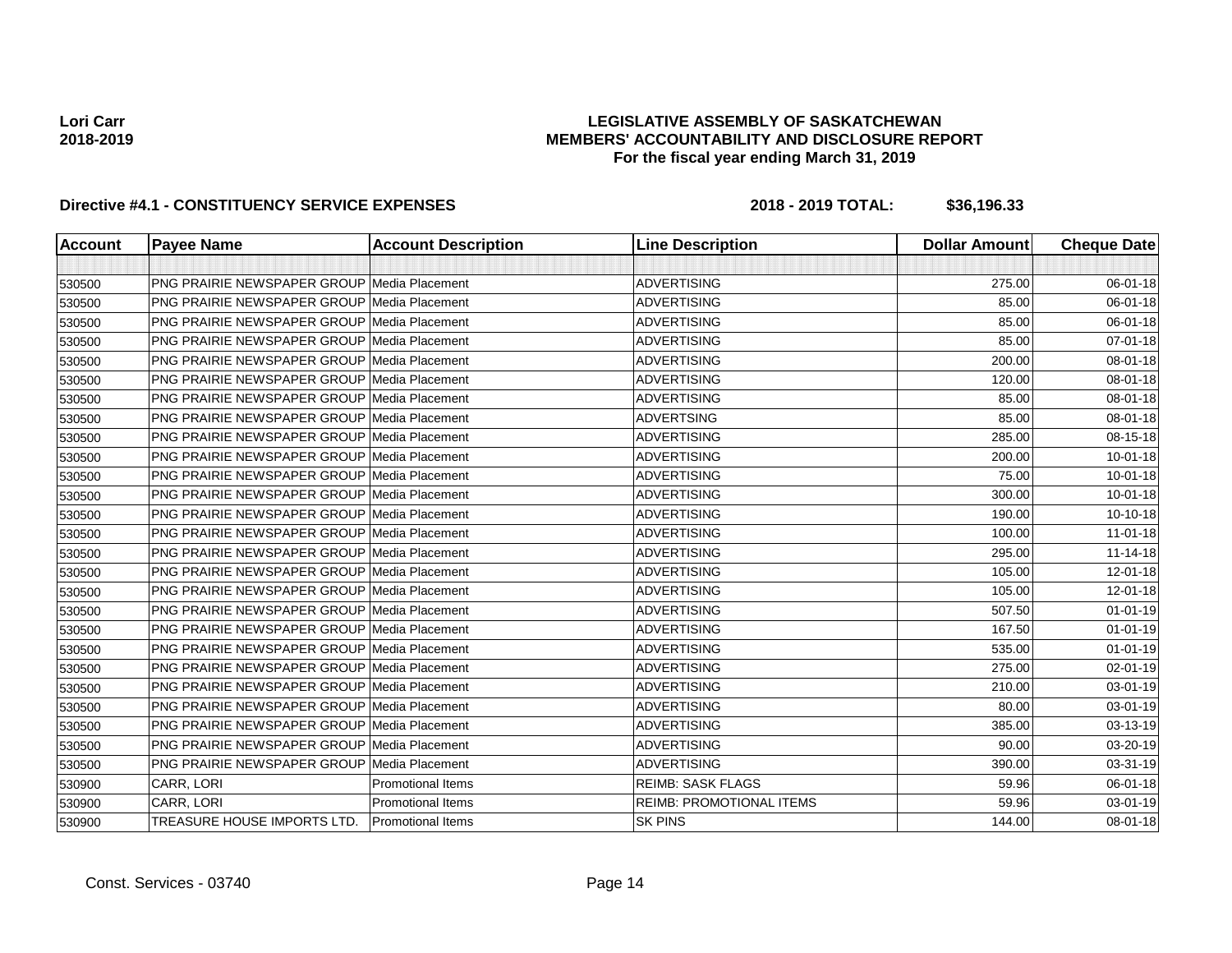## **LEGISLATIVE ASSEMBLY OF SASKATCHEWAN MEMBERS' ACCOUNTABILITY AND DISCLOSURE REPORT For the fiscal year ending March 31, 2019**

| <b>Account</b> | <b>Payee Name</b>                        | <b>Account Description</b>  | <b>Line Description</b>     | <b>Dollar Amount</b> | <b>Cheque Date</b> |
|----------------|------------------------------------------|-----------------------------|-----------------------------|----------------------|--------------------|
|                |                                          |                             |                             |                      |                    |
| 530900         | TREASURE HOUSE IMPORTS LTD.              | <b>Promotional Items</b>    | <b>SASK PINS, FLAGS</b>     | 156.00               | $10 - 01 - 18$     |
| 555000         | CARR, LORI                               | Other Material and Supplies | REIMB: MISC OFFICE SUPPLIES | 54.68                | $10 - 01 - 18$     |
| 555000         | CARR, LORI                               | Other Material and Supplies | REIMB: MISC OFFICE SUPPLIES | 23.85                | 12-01-18           |
| 555000         | CARR, LORI                               | Other Material and Supplies | REIMB: MISC OFFICE SUPPLIES | 97.21                | 02-01-19           |
| 555000         | HOUSE OF STATIONERY LTD.                 | Other Material and Supplies | <b>LASER PAPER</b>          | 42.29                | 06-01-18           |
| 555000         | K5 WATER SUPPLY LTD.                     | Other Material and Supplies | <b>BOTTLED WATER</b>        | 21.00                | 08-01-18           |
| 555000         | K5 WATER SUPPLY LTD.                     | Other Material and Supplies | <b>BOTTLED WATER</b>        | 21.00                | $11-01-18$         |
| 555000         | K5 WATER SUPPLY LTD.                     | Other Material and Supplies | <b>BOTTLED WATER</b>        | 21.00                | 03-29-19           |
| 564600         | <b>SAVVY TECH COMPUTER</b><br>CONSULTING | Computer Software - Exp     | <b>SOFTWARE</b>             | 47.69                | 05-01-18           |
|                |                                          |                             |                             |                      |                    |
|                |                                          |                             |                             |                      |                    |
|                |                                          |                             |                             |                      |                    |
|                |                                          |                             |                             |                      |                    |
|                |                                          |                             |                             |                      |                    |
|                |                                          |                             |                             |                      |                    |
|                |                                          |                             |                             |                      |                    |
|                |                                          |                             |                             |                      |                    |
|                |                                          |                             |                             |                      |                    |
|                |                                          |                             |                             |                      |                    |
|                |                                          |                             |                             |                      |                    |
|                |                                          |                             |                             |                      |                    |
|                |                                          |                             |                             |                      |                    |
|                |                                          |                             |                             |                      |                    |
|                |                                          |                             |                             |                      |                    |
|                |                                          |                             |                             |                      |                    |
|                |                                          |                             |                             |                      |                    |
|                |                                          |                             |                             |                      |                    |
|                |                                          |                             |                             |                      |                    |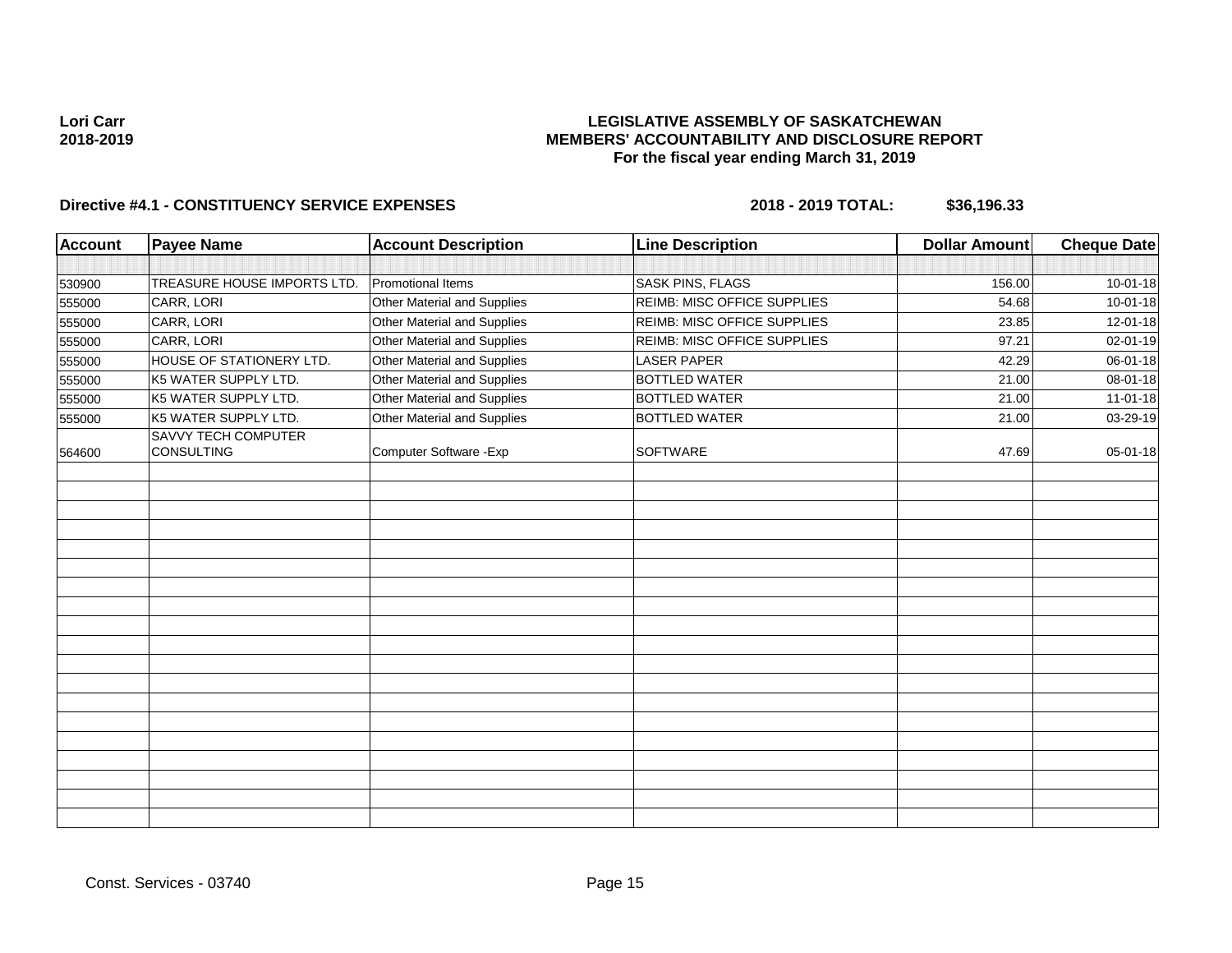## **Directive #4.1 - CONSTITUENCY SERVICE EXPENSES 2018 - 2019 TOTAL: \$36,196.33**

| <b>Account</b> | Payee Name | <b>Account Description</b> | <b>Line Description</b> | <b>Dollar Amount</b> | <b>Cheque Date</b> |
|----------------|------------|----------------------------|-------------------------|----------------------|--------------------|
|                |            |                            |                         |                      |                    |
|                |            |                            |                         |                      |                    |
|                |            |                            |                         |                      |                    |
|                |            |                            |                         |                      |                    |
|                |            |                            |                         |                      |                    |
|                |            |                            |                         |                      |                    |
|                |            |                            |                         |                      |                    |
|                |            |                            |                         |                      |                    |
|                |            |                            |                         |                      |                    |
|                |            |                            |                         |                      |                    |
|                |            |                            |                         |                      |                    |
|                |            |                            |                         |                      |                    |
|                |            |                            |                         |                      |                    |
|                |            |                            |                         |                      |                    |
|                |            |                            |                         |                      |                    |
|                |            |                            |                         |                      |                    |
|                |            |                            |                         |                      |                    |
|                |            |                            |                         |                      |                    |
|                |            |                            |                         |                      |                    |
|                |            |                            |                         |                      |                    |
|                |            |                            |                         |                      |                    |
|                |            |                            |                         |                      |                    |
|                |            |                            |                         |                      |                    |
|                |            |                            |                         |                      |                    |
|                |            |                            |                         |                      |                    |
|                |            |                            |                         |                      |                    |
|                |            |                            |                         |                      |                    |
|                |            |                            |                         |                      |                    |
|                |            |                            |                         |                      |                    |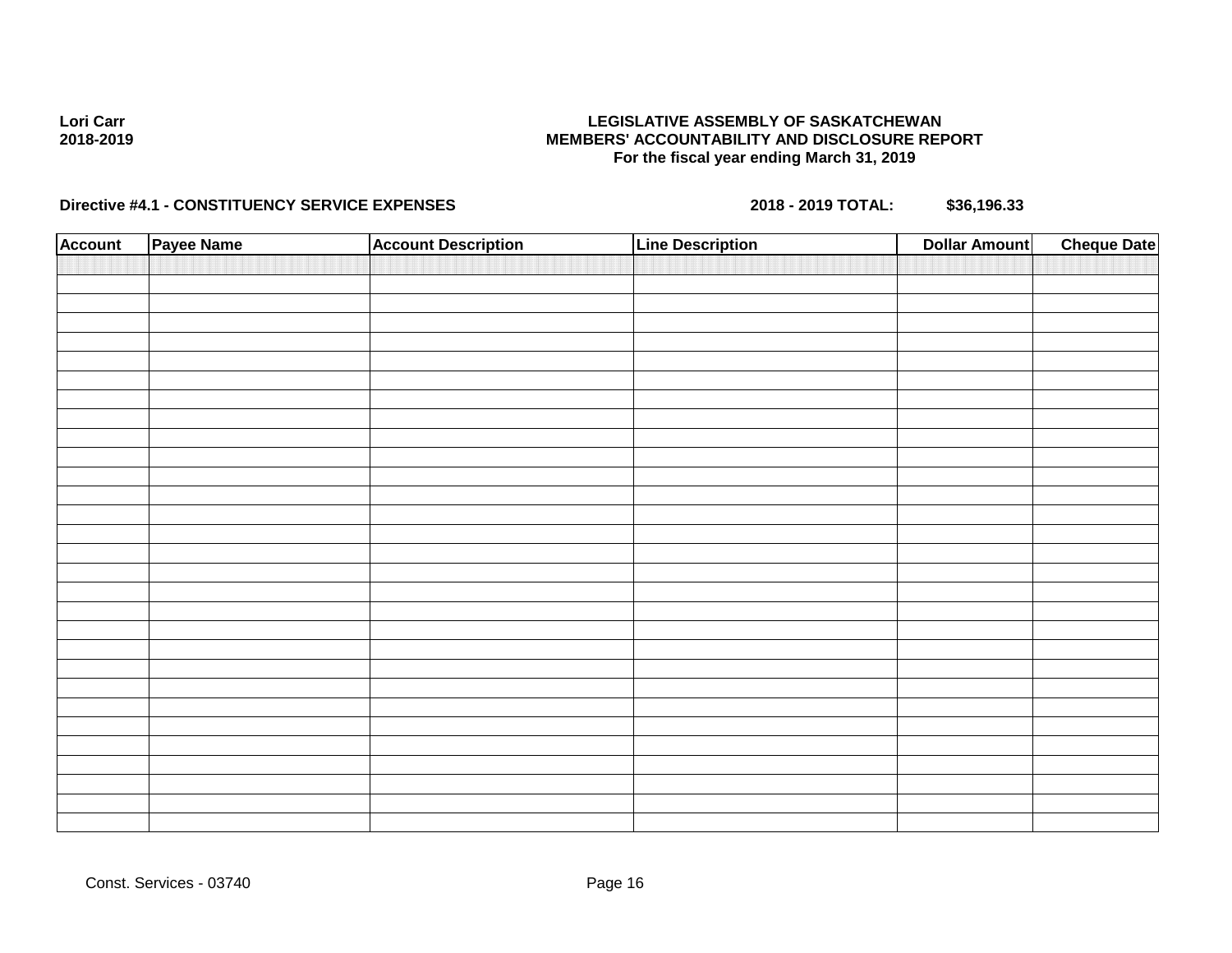## **Directive #4.1 - CONSTITUENCY SERVICE EXPENSES 2018 - 2019 TOTAL: \$36,196.33**

| <b>Account</b> | Payee Name | <b>Account Description</b> | <b>Line Description</b> | <b>Dollar Amount</b> | <b>Cheque Date</b> |
|----------------|------------|----------------------------|-------------------------|----------------------|--------------------|
|                |            |                            |                         |                      |                    |
|                |            |                            |                         |                      |                    |
|                |            |                            |                         |                      |                    |
|                |            |                            |                         |                      |                    |
|                |            |                            |                         |                      |                    |
|                |            |                            |                         |                      |                    |
|                |            |                            |                         |                      |                    |
|                |            |                            |                         |                      |                    |
|                |            |                            |                         |                      |                    |
|                |            |                            |                         |                      |                    |
|                |            |                            |                         |                      |                    |
|                |            |                            |                         |                      |                    |
|                |            |                            |                         |                      |                    |
|                |            |                            |                         |                      |                    |
|                |            |                            |                         |                      |                    |
|                |            |                            |                         |                      |                    |
|                |            |                            |                         |                      |                    |
|                |            |                            |                         |                      |                    |
|                |            |                            |                         |                      |                    |
|                |            |                            |                         |                      |                    |
|                |            |                            |                         |                      |                    |
|                |            |                            |                         |                      |                    |
|                |            |                            |                         |                      |                    |
|                |            |                            |                         |                      |                    |
|                |            |                            |                         |                      |                    |
|                |            |                            |                         |                      |                    |
|                |            |                            |                         |                      |                    |
|                |            |                            |                         |                      |                    |
|                |            |                            |                         |                      |                    |
|                |            |                            |                         |                      |                    |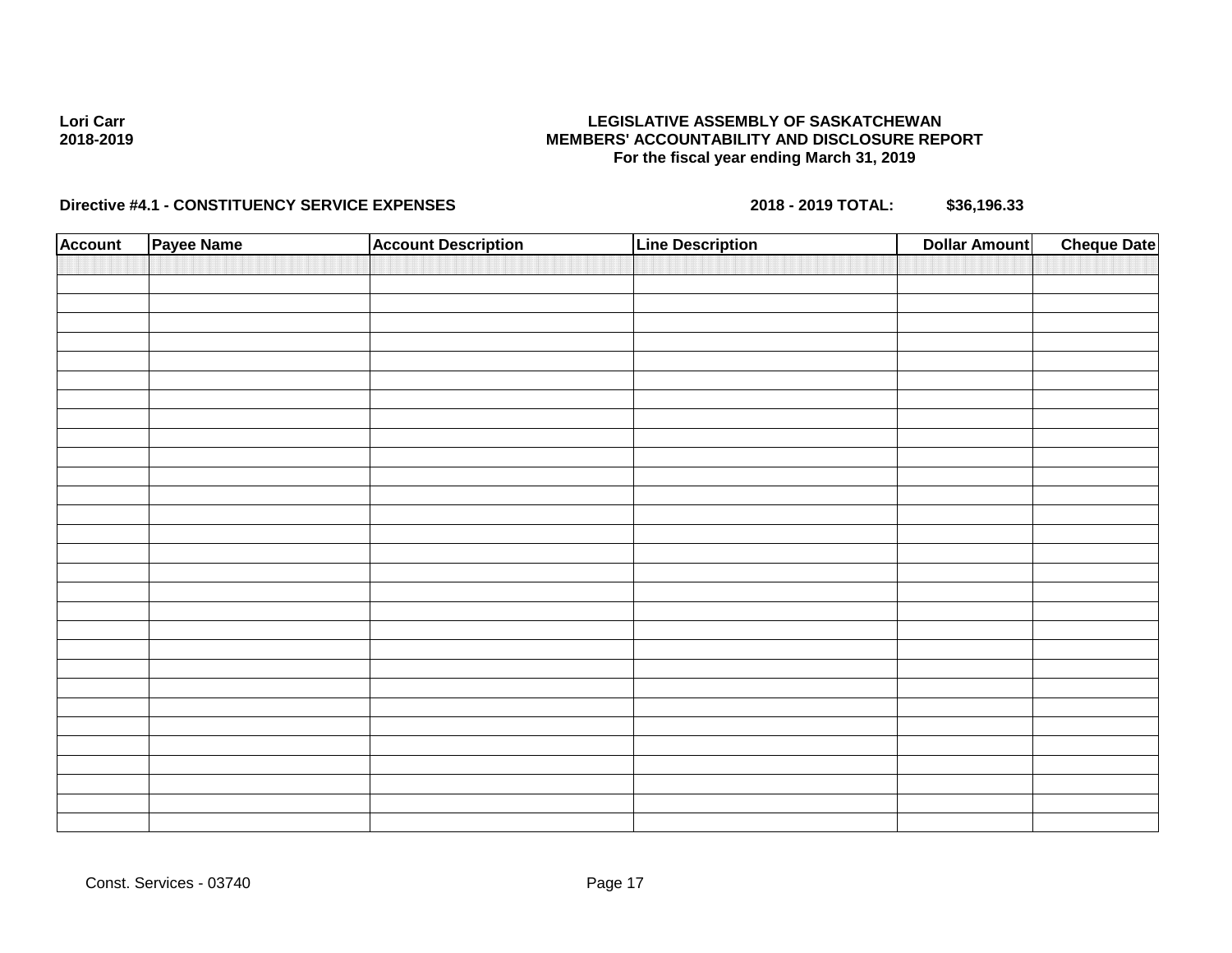## **Directive #4.1 - CONSTITUENCY SERVICE EXPENSES 2018 - 2019 TOTAL: \$36,196.33**

| <b>Account</b> | <b>Payee Name</b> | <b>Account Description</b> | <b>Line Description</b> | <b>Dollar Amount</b> | <b>Cheque Date</b> |
|----------------|-------------------|----------------------------|-------------------------|----------------------|--------------------|
|                |                   |                            |                         |                      |                    |
|                |                   |                            |                         |                      |                    |
|                |                   |                            |                         |                      |                    |
|                |                   |                            |                         |                      |                    |
|                |                   |                            |                         |                      |                    |
|                |                   |                            |                         |                      |                    |
|                |                   |                            |                         |                      |                    |
|                |                   |                            |                         |                      |                    |
|                |                   |                            |                         |                      |                    |
|                |                   |                            |                         |                      |                    |
|                |                   |                            |                         |                      |                    |
|                |                   |                            |                         |                      |                    |
|                |                   |                            |                         |                      |                    |
|                |                   |                            |                         |                      |                    |
|                |                   |                            |                         |                      |                    |
|                |                   |                            |                         |                      |                    |
|                |                   |                            |                         |                      |                    |
|                |                   |                            |                         |                      |                    |
|                |                   |                            |                         |                      |                    |
|                |                   |                            |                         |                      |                    |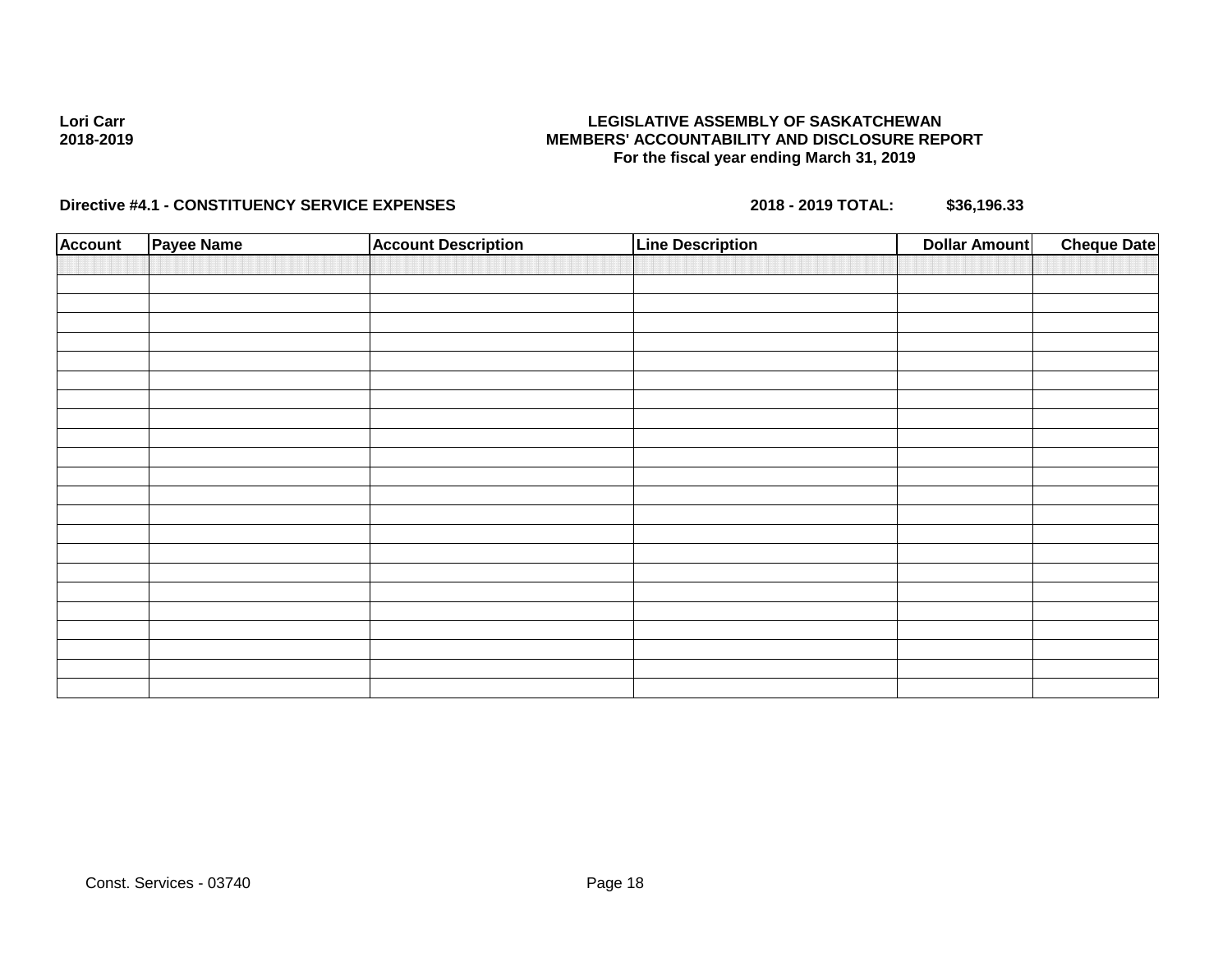## **LEGISLATIVE ASSEMBLY OF SASKATCHEWAN MEMBERS' ACCOUNTABILITY AND DISCLOSURE REPORT For the fiscal year ending March 31, 2019**

| <b>Account</b> | <b>Payee Name</b> | <b>Account Description</b>    | <b>Dollar Amount</b> | <b>Cheque Date</b> |
|----------------|-------------------|-------------------------------|----------------------|--------------------|
|                |                   |                               |                      |                    |
| 514000         | HILSTROM, GAIL M  | Casual/Term                   | $\Omega$             | 04-10-18           |
| 514000         | HILSTROM, GAIL M  | Casual/Term                   | 134.52               | 06-05-18           |
| 514000         | HILSTROM, GAIL M  | Casual/Term                   | 134.52               | $07 - 25 - 18$     |
| 514000         | HILSTROM, GAIL M  | Casual/Term                   | 448.41               | 08-22-18           |
| 514000         | HILSTROM, GAIL M  | Casual/Term                   | 224.21               | 09-05-18           |
| 514000         | HILSTROM, GAIL M  | Casual/Term                   | 156.94               | 01-09-19           |
| 514000         | HILSTROM, GAIL M  | Casual/Term                   | 156.94               | 01-23-19           |
| 514300         | COLBOW, SUSAN A.  | Part-Time/Permanent Part-Time | $\Omega$             | 04-10-18           |
| 514300         | COLBOW, SUSAN A.  | Part-Time/Permanent Part-Time | 1269.02              | 04-24-18           |
| 514300         | COLBOW, SUSAN A.  | Part-Time/Permanent Part-Time | 1,269.02             | 05-08-18           |
| 514300         | COLBOW, SUSAN A.  | Part-Time/Permanent Part-Time | 951.76               | 05-23-18           |
| 514300         | COLBOW, SUSAN A.  | Part-Time/Permanent Part-Time | 475.88               | 06-05-18           |
| 514300         | COLBOW, SUSAN A.  | Part-Time/Permanent Part-Time | 634.51               | 06-13-18           |
| 514300         | COLBOW, SUSAN A.  | Part-Time/Permanent Part-Time | 1110.39              | 06-27-18           |
| 514300         | COLBOW, SUSAN A.  | Part-Time/Permanent Part-Time | 475.88               | $07 - 11 - 18$     |
| 514300         | COLBOW, SUSAN A.  | Part-Time/Permanent Part-Time | 634.51               | $07 - 25 - 18$     |
| 514300         | COLBOW, SUSAN A.  | Part-Time/Permanent Part-Time | 634.51               | 08-08-18           |
| 514300         | COLBOW, SUSAN A.  | Part-Time/Permanent Part-Time | 475.88               | 08-22-18           |
| 514300         | COLBOW, SUSAN A.  | Part-Time/Permanent Part-Time | 634.51               | 09-05-18           |
| 514300         | COLBOW, SUSAN A.  | Part-Time/Permanent Part-Time | 475.88               | 09-19-18           |
| 514300         | COLBOW, SUSAN A.  | Part-Time/Permanent Part-Time | 1,110.39             | 10-03-18           |
| 514300         | COLBOW, SUSAN A.  | Part-Time/Permanent Part-Time | 793.14               | $10-17-18$         |
| 514300         | COLBOW, SUSAN A.  | Part-Time/Permanent Part-Time | 634.51               | $11-01-18$         |
| 514300         | COLBOW, SUSAN A.  | Part-Time/Permanent Part-Time | 634.51               | $11 - 14 - 18$     |
| 514300         | COLBOW, SUSAN A.  | Part-Time/Permanent Part-Time | 543.86               | 11-28-18           |
| 514300         | COLBOW, SUSAN A.  | Part-Time/Permanent Part-Time | 634.51               | $12 - 12 - 18$     |
| 514300         | COLBOW, SUSAN A.  | Part-Time/Permanent Part-Time | 634.51               | 12-27-18           |
| 514300         | COLBOW, SUSAN A.  | Part-Time/Permanent Part-Time | 317.25               | 01-09-19           |
| 514300         | COLBOW, SUSAN A.  | Part-Time/Permanent Part-Time | 634.51               | 01-23-19           |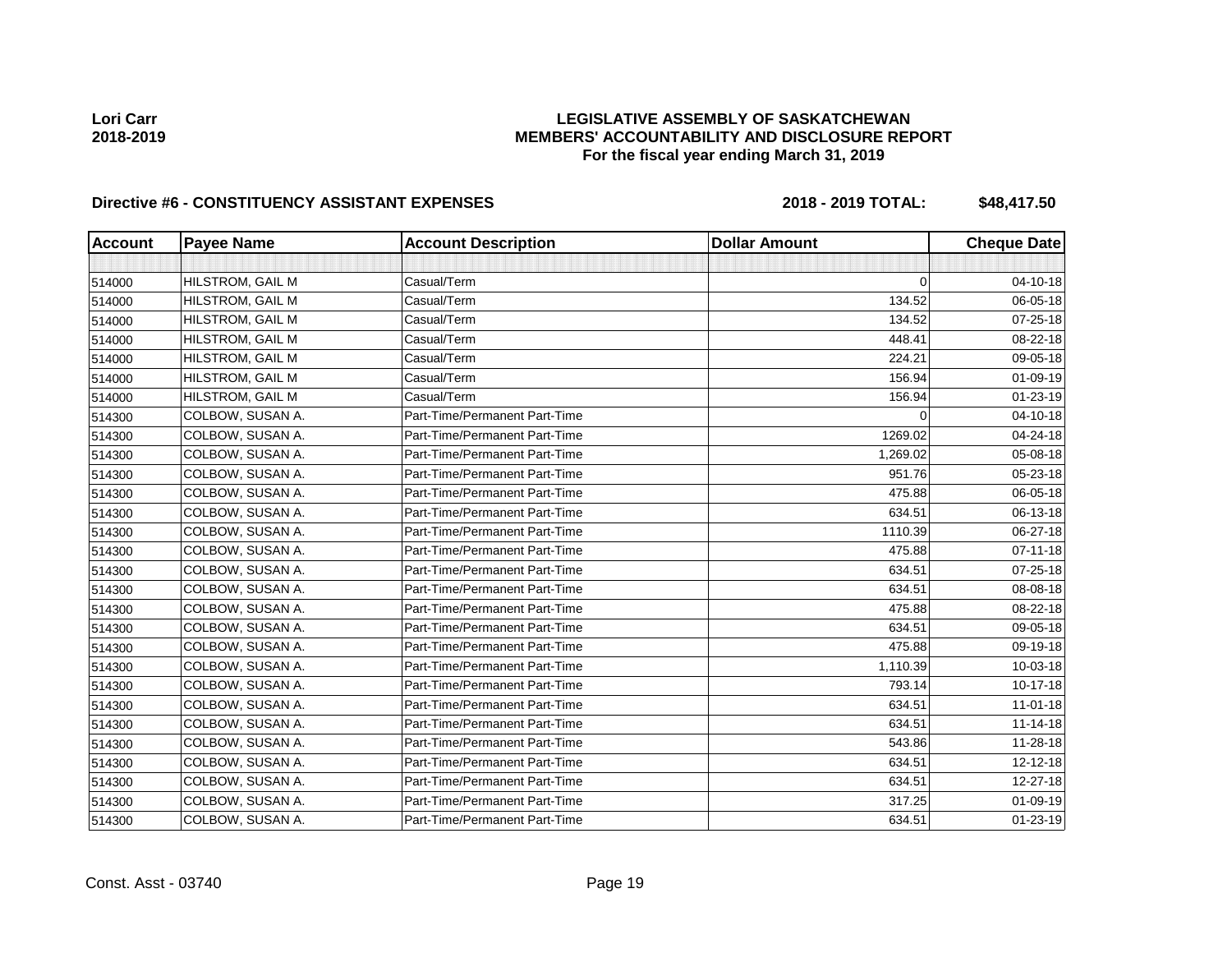## **LEGISLATIVE ASSEMBLY OF SASKATCHEWAN MEMBERS' ACCOUNTABILITY AND DISCLOSURE REPORT For the fiscal year ending March 31, 2019**

| <b>Account</b> | <b>Payee Name</b> | <b>Account Description</b>    | <b>Dollar Amount</b> | <b>Cheque Date</b> |
|----------------|-------------------|-------------------------------|----------------------|--------------------|
|                |                   |                               |                      |                    |
| 514300         | COLBOW, SUSAN A.  | Part-Time/Permanent Part-Time | 634.51               | 02-06-19           |
| 514300         | COLBOW, SUSAN A.  | Part-Time/Permanent Part-Time | 951.76               | 02-20-19           |
| 514300         | COLBOW, SUSAN A.  | Part-Time/Permanent Part-Time | 475.88               | 03-06-19           |
| 514300         | COLBOW, SUSAN A.  | Part-Time/Permanent Part-Time | 634.51               | 03-20-19           |
| 514300         | COLBOW, SUSAN A.  | Part-Time/Permanent Part-Time | 1110.39              | 04-03-19           |
| 514300         | STORY, ROSALIE    | Part-Time/Permanent Part-Time | 586.55               | 05-23-18           |
| 514300         | STORY, ROSALIE    | Part-Time/Permanent Part-Time | 1,173.10             | 06-05-18           |
| 514300         | STORY, ROSALIE    | Part-Time/Permanent Part-Time | 1,173.10             | 06-13-18           |
| 514300         | STORY, ROSALIE    | Part-Time/Permanent Part-Time | 1,173.10             | 06-27-18           |
| 514300         | STORY, ROSALIE    | Part-Time/Permanent Part-Time | 1173.1               | $07 - 11 - 18$     |
| 514300         | STORY, ROSALIE    | Part-Time/Permanent Part-Time | 1,173.10             | 07-25-18           |
| 514300         | STORY, ROSALIE    | Part-Time/Permanent Part-Time | 977.59               | 08-08-18           |
| 514300         | STORY, ROSALIE    | Part-Time/Permanent Part-Time | 1,173.10             | 08-22-18           |
| 514300         | STORY, ROSALIE    | Part-Time/Permanent Part-Time | 1,173.10             | 09-05-18           |
| 514300         | STORY, ROSALIE    | Part-Time/Permanent Part-Time | 1,173.10             | 09-19-18           |
| 514300         | STORY, ROSALIE    | Part-Time/Permanent Part-Time | 1,173.10             | 10-03-18           |
| 514300         | STORY, ROSALIE    | Part-Time/Permanent Part-Time | 1,173.10             | $10 - 17 - 18$     |
| 514300         | STORY, ROSALIE    | Part-Time/Permanent Part-Time | 1,173.10             | $11-01-18$         |
| 514300         | STORY, ROSALIE    | Part-Time/Permanent Part-Time | 1173.1               | $11 - 14 - 18$     |
| 514300         | STORY, ROSALIE    | Part-Time/Permanent Part-Time | 1173.1               | 11-28-18           |
| 514300         | STORY, ROSALIE    | Part-Time/Permanent Part-Time | 1,173.10             | 12-12-18           |
| 514300         | STORY, ROSALIE    | Part-Time/Permanent Part-Time | 1173.1               | 12-27-18           |
| 514300         | STORY, ROSALIE    | Part-Time/Permanent Part-Time | 977.59               | 01-09-19           |
| 514300         | STORY, ROSALIE    | Part-Time/Permanent Part-Time | 1,759.65             | 01-23-19           |
| 514300         | STORY, ROSALIE    | Part-Time/Permanent Part-Time | 1173.1               | 02-06-19           |
| 514300         | STORY, ROSALIE    | Part-Time/Permanent Part-Time | 1,173.10             | 02-20-19           |
| 514300         | STORY, ROSALIE    | Part-Time/Permanent Part-Time | 1,173.10             | 03-06-19           |
| 514300         | STORY, ROSALIE    | Part-Time/Permanent Part-Time | 1,368.62             | 03-20-19           |
| 514300         | STORY, ROSALIE    | Part-Time/Permanent Part-Time | 1,344.54             | 04-03-19           |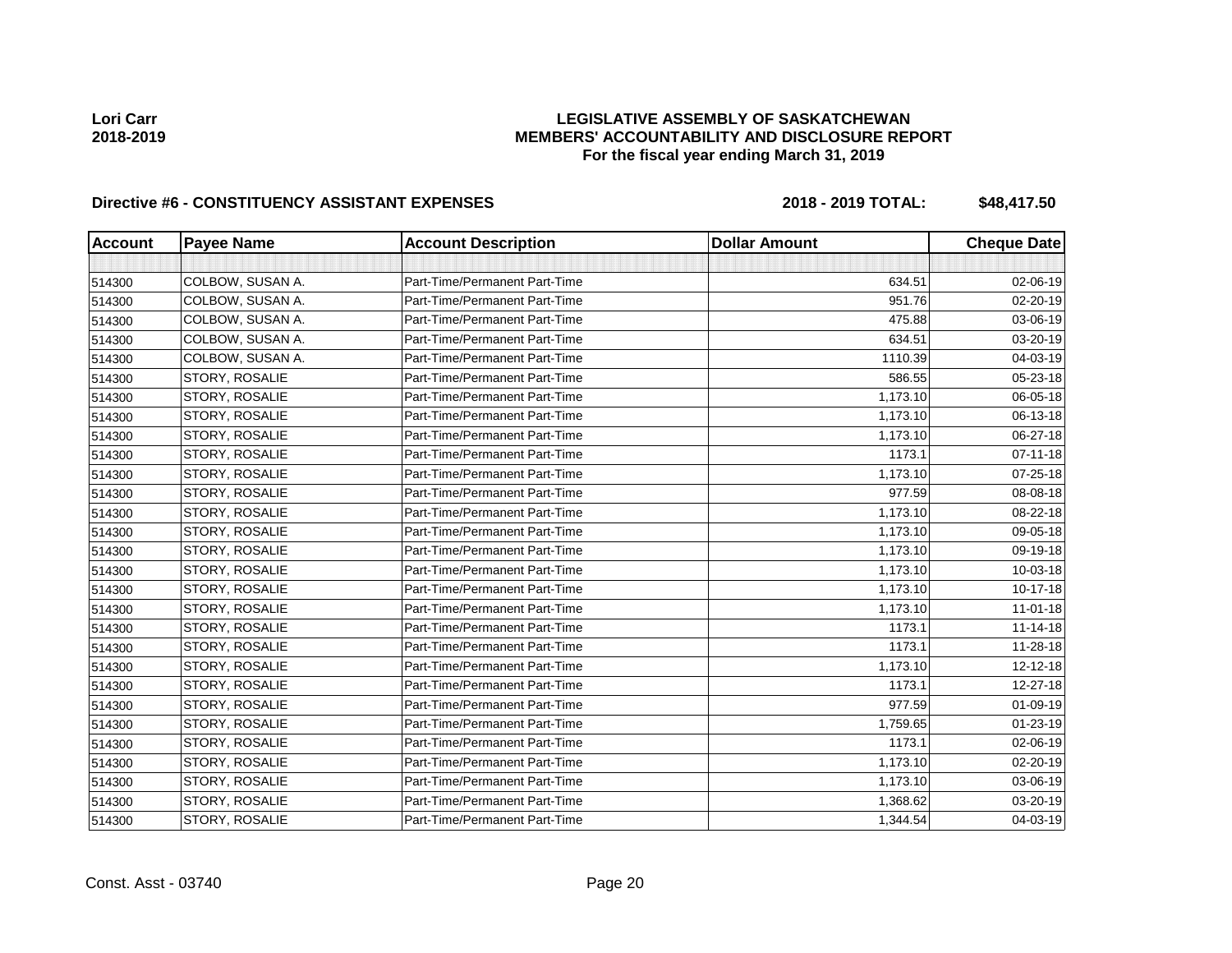## **LEGISLATIVE ASSEMBLY OF SASKATCHEWAN MEMBERS' ACCOUNTABILITY AND DISCLOSURE REPORT For the fiscal year ending March 31, 2019**

| <b>Account</b> | <b>Payee Name</b> | <b>Account Description</b>                    | <b>Dollar Amount</b> | <b>Cheque Date</b> |
|----------------|-------------------|-----------------------------------------------|----------------------|--------------------|
|                |                   |                                               |                      |                    |
| 519900         | None (Default)    | Change in Y/E Accrued Empl Leave Entitlements | $-904.67$            | 04-18-18           |
| 519900         | None (Default)    | Change in Y/E Accrued Empl Leave Entitlements | 1150.3               | 04-08-19           |
|                |                   |                                               |                      |                    |
|                |                   |                                               |                      |                    |
|                |                   |                                               |                      |                    |
|                |                   |                                               |                      |                    |
|                |                   |                                               |                      |                    |
|                |                   |                                               |                      |                    |
|                |                   |                                               |                      |                    |
|                |                   |                                               |                      |                    |
|                |                   |                                               |                      |                    |
|                |                   |                                               |                      |                    |
|                |                   |                                               |                      |                    |
|                |                   |                                               |                      |                    |
|                |                   |                                               |                      |                    |
|                |                   |                                               |                      |                    |
|                |                   |                                               |                      |                    |
|                |                   |                                               |                      |                    |
|                |                   |                                               |                      |                    |
|                |                   |                                               |                      |                    |
|                |                   |                                               |                      |                    |
|                |                   |                                               |                      |                    |
|                |                   |                                               |                      |                    |
|                |                   |                                               |                      |                    |
|                |                   |                                               |                      |                    |